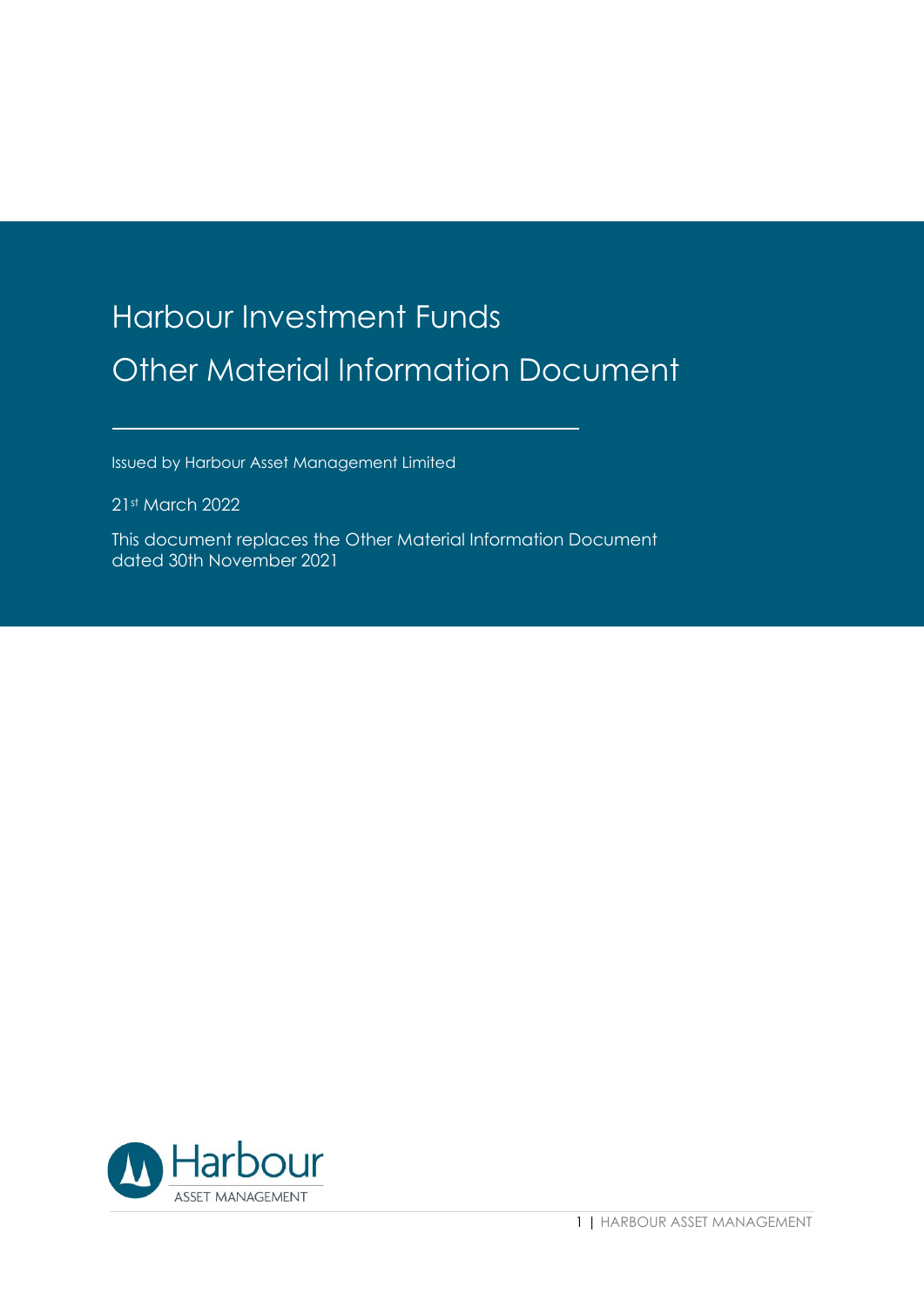# Contents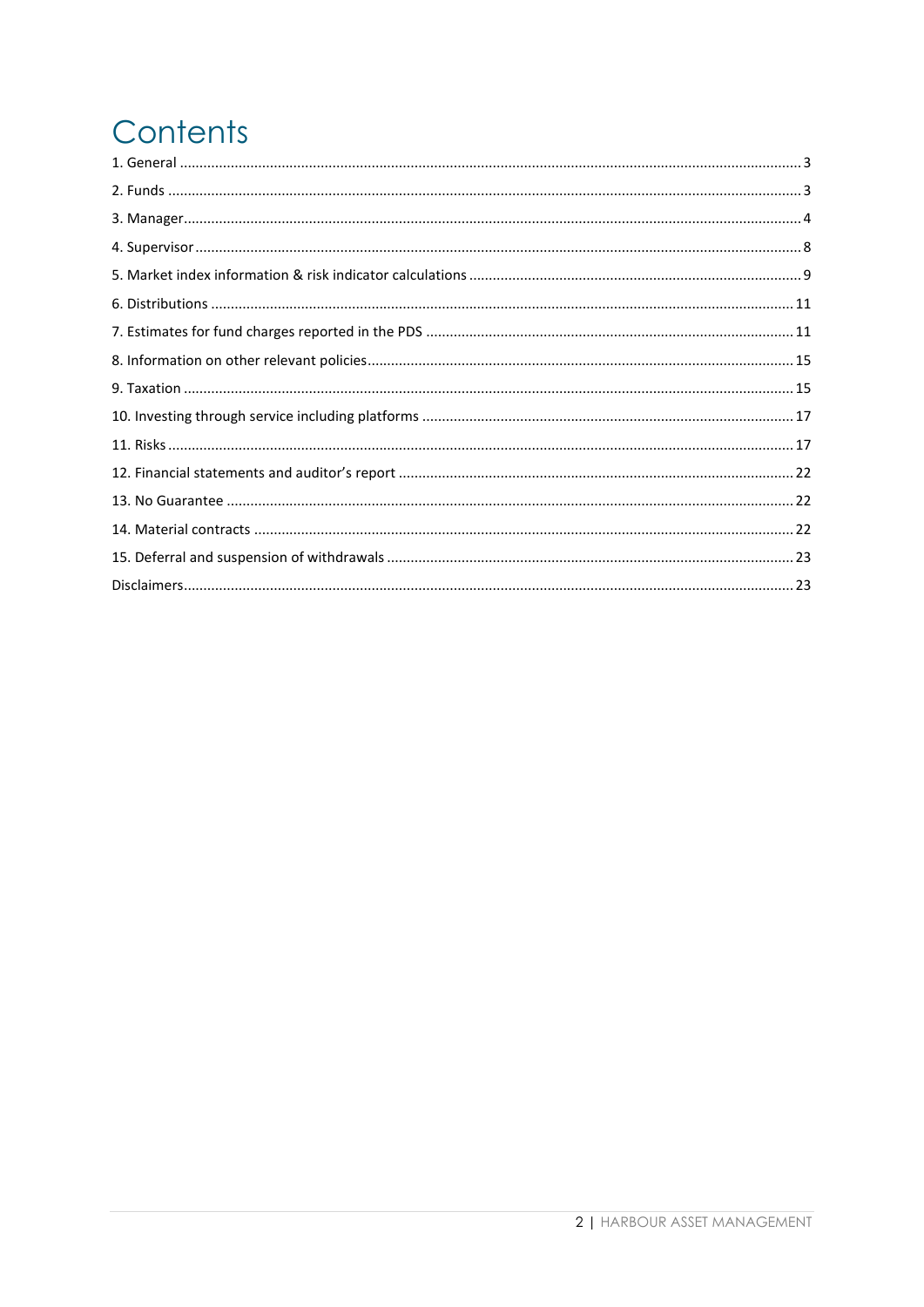# <span id="page-2-0"></span>1. General

This Other Material Information Document (Document) has been prepared to meet the requirements of section 57(1)(b)(ii) of the Financial Markets Conduct Act 2013 (FMC Act) and clause 52 of Schedule 4 of the Financial Markets Conduct Regulations 2014 (FMC Regulations). You should read this in conjunction with the Product Disclosure Statement (PDS) and Statement of Investment Policy and Objectives (SIPO) for the Harbour Investment Funds. If you are a 'retail investor' under the FMC Act you must be given a copy of the relevant PDS before we can accept your application for units.

All legislation referred to in this Document can be viewed at www.legislation.govt.nz.

In this Document, "you" or "your" refers to a person or entity that invests in the Harbour Investment Funds, whether directly or through a Portfolio Investor Proxy (PIP) platform or similar administration and custodial service. If you hold units through a platform or similar administration and custodial service, please note section 10 "Investing through platforms" on page 16. "We", "us", "our", "Harbour" or "the Manager" refers to Harbour Asset Management Limited. Words defined in the Product Disclosure Statement have the same meaning when used in this Document, unless they are otherwise defined in this Document.

Management of the Harbour NZ Corporate Bond Fund was transferred from the former manager, First NZ Capital Investment Management Limited, to Harbour on 31<sup>st</sup> December 2010. The name of the Fund was changed from the First NZ Capital Abacus NZ Bond Fund to the Harbour NZ Corporate Bond Fund on that date.

## <span id="page-2-1"></span>2. Funds

The Harbour Investment Funds has 15 investment funds (Funds) on offer, as listed below:

| <b>Fund</b>                                                      | Date the Fund started |  |  |  |
|------------------------------------------------------------------|-----------------------|--|--|--|
| <b>Harbour Enhanced Cash Fund</b>                                | 1 August 2019         |  |  |  |
| Harbour NZ Core Fixed Interest Fund                              | 24 May 2011           |  |  |  |
| <b>Harbour NZ Corporate Bond Fund</b>                            | 16 February 2009      |  |  |  |
| <b>Harbour Income Fund</b>                                       | 28 October 2015       |  |  |  |
| Harbour Long Short Fund                                          | 3 January 2019        |  |  |  |
| Harbour NZ Index Shares Fund                                     | 3 December 2014*      |  |  |  |
| Harbour Sustainable NZ Shares Fund                               | 1 April 2021          |  |  |  |
| Harbour Real Estate Investment Fund                              | 1 October 2018        |  |  |  |
| Harbour Australasian Equity Income Fund                          | 1 November 2011       |  |  |  |
| <b>Harbour Active Growth Fund</b>                                | 1 November 2019       |  |  |  |
| Harbour Australasian Equity Fund                                 | 11 April 2010         |  |  |  |
| Harbour Australasian Equity Focus Fund                           | 10 April 2014         |  |  |  |
| Harbour T. Rowe Price Global Equity Fund                         | 21 October 2015**     |  |  |  |
| Harbour T. Rowe Price Global Equity Fund (Hedged) 1 October 2021 |                       |  |  |  |
| Harbour Sustainable Impact Fund                                  | 30 November 2021      |  |  |  |

\* The Harbour NZ Equity Advanced Beta Fund transitioned to the Harbour NZ Index Shares Fund on 1 April 2021.

\*\* The T.Rowe Price Global Equity Growth Fund changed name to the Harbour T. Rowe Price Global Equity Fund on 1 October 2021.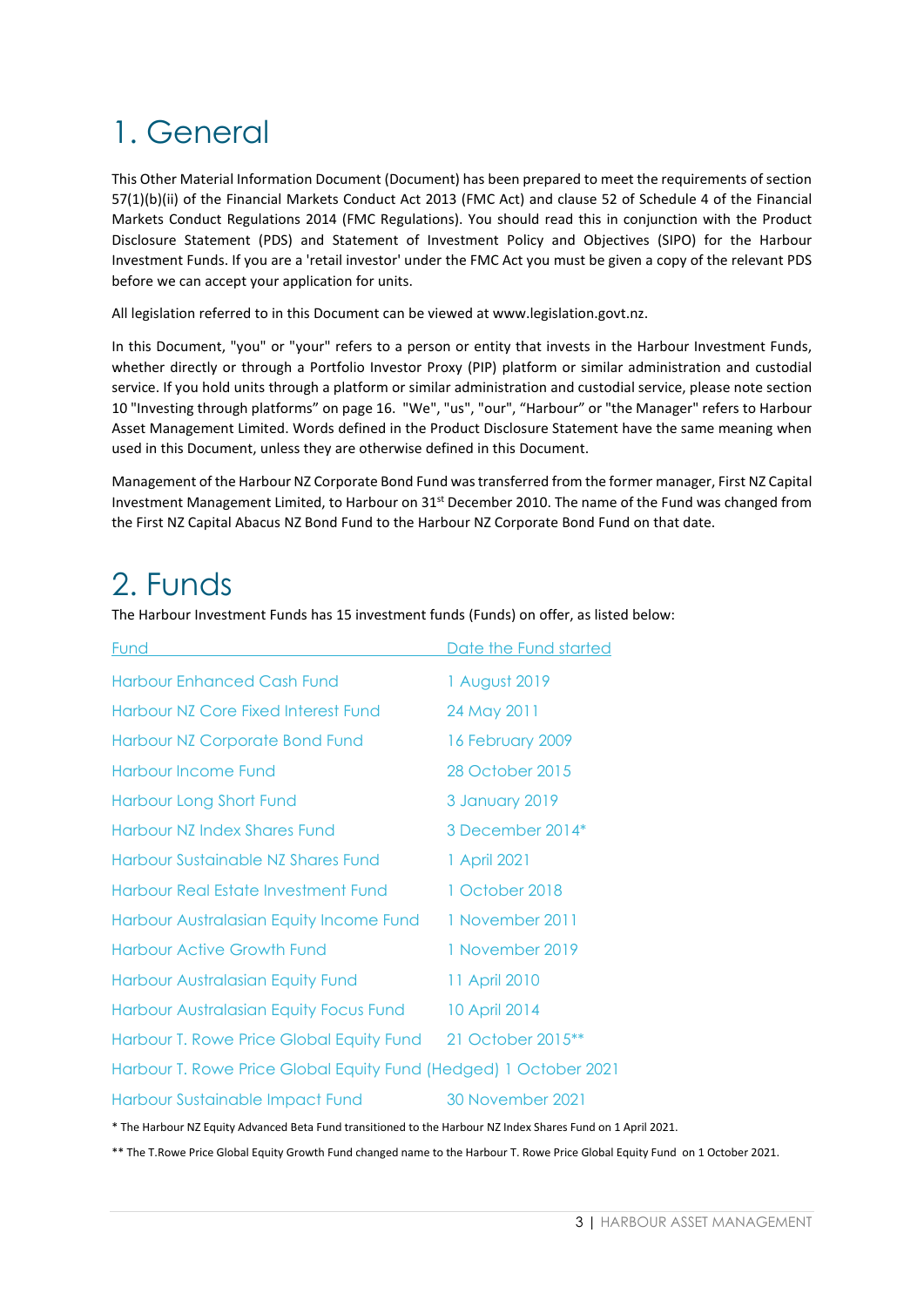The Funds are constituted within a registered scheme called the "Harbour Investment Funds", registered scheme number SCH10815 (Scheme). The Scheme is governed by the revised Trust Deed dated 21 September 2016 and the Funds are invested in accordance with their SIPO dated 30<sup>th</sup> November 2021. You can get an electronic copy of the Trust Deed and SIPO from the scheme register on Disclose [\(www.business.govt.nz/disclose\)](file://HAMLS1W/Data/Clients/Anne-Marie/PDS/www.business.govt.nz/disclose).

## <span id="page-3-0"></span>3. Manager

The manager of the Funds is Harbour Asset Management Limited. We were incorporated in New Zealand under the Companies Act 1993 on 11 April 2006 as FNZC Nominees Limited and we changed our name to Harbour Asset Management Limited on 1 December 2009. Our ultimate holding company is Jarden Group Limited ("Jarden"), formerly known as First NZ Capital Holdings Limited. We are responsible for the investment management and administration of the Funds.

We are the manager of the 15 retail investment Funds set out on page 3. We are also the manager of a number of wholesale investment funds and several individually managed accounts ("IMAs").

After a comprehensive due diligence process, Harbour selected T. Rowe Price to undertake portfolio management of the Harbour T. Rowe Price Global Equity Fund and Harbour T. Rowe Price Global Equity Fund (Hedged) based on Harbour's assessment of T. Rowe Price's thorough process, extensive research capabilities and skilled and collaborative team. As the Fund's issuer, Harbour periodically reviews T. Rowe Price's suitability.

We were granted a licence to act as the manager of a registered scheme under the FMC Act by the Financial Markets Authority (FMA) on 30 January 2015. Harbour need to maintain the same or better standards of capability, governance and compliance as was the case when the FMA assessed our licence application. The licence is subject to the normal conditions imposed under the FMC Act and the FMC Regulations, and the standard conditions imposed by the FMA.

## Parent Company

As at the date of this Document, Harbour is currently 77.57% owned by its parent, Jarden Partners Limited (formerly known as First NZ Capital Group Limited), and 22.43% owned by Harbour employees and independent directors. A long-term incentive scheme sees annual awards of further equity ownership and also provides vesting arrangements for investment in Harbour Funds to sit alongside clients. Harbour staff do not have any pecuniary interest or involvement in Jarden.

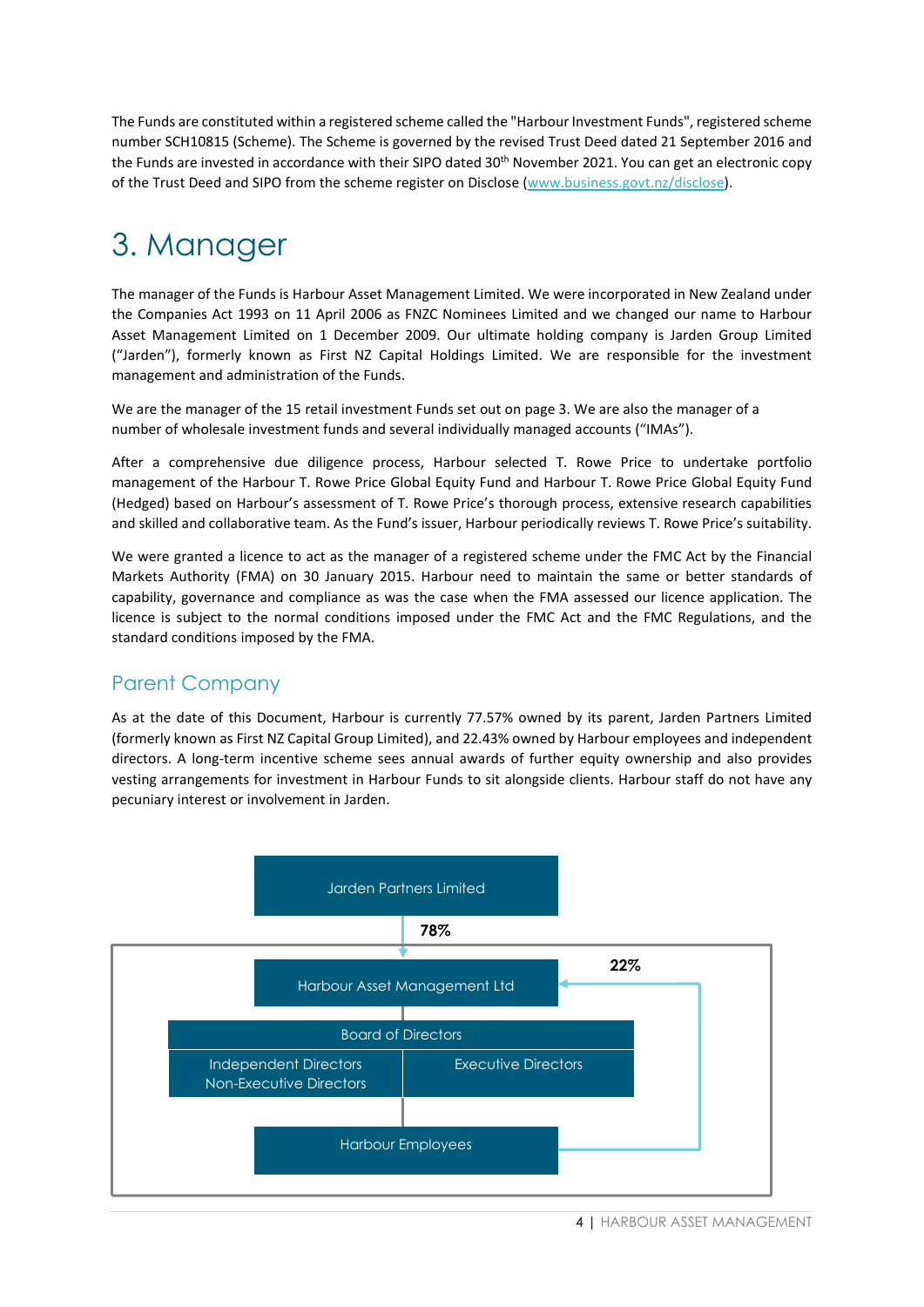The ultimate parent, Jarden Group Limited, is 100% privately owned by directors, management and employees of that business. There are 199 shareholders in Jarden Group Limited, with the largest shareholder owning more than 10% of the business.

### Our Board of Directors

At the date of this Document our directors are:

#### **Graeme Wong - Independent Chairman**

Wellington, New Zealand

Graeme has a background in stock broking, capital markets and investment. Graeme founded and became Executive Chairman of Southern Capital Limited which listed on the NZX and evolved into Hirequip New Zealand Limited. The business was sold to private equity interests in 2006. Previous directorships include New Zealand Farming Systems Uruguay Limited, Sealord Group Limited, Tasman Agriculture Limited, Magnum Corporation Limited, At Work Insurance, Tourism Holdings Limited and alternate director of Air New Zealand Limited. Graeme is currently director of Areograph Limited, Precinct Properties New Zealand Limited and shareholder and director of Southern Capital Partners (NZ) Limited as well as a member of the Trust Board of Samuel Marsden Collegiate School.

Graeme has an indirect shareholding in Harbour and is also a beneficial owner of units held in the Harbour Australasian Equity Focus Fund and Harbour Long Short Fund.

#### **Bill Trotter - Director**

#### Wellington, New Zealand

Bill is a director of Harbour. Bill is also Executive Chairman of Jarden, formerly First NZ Capital. He was previously Chief Executive of First NZ Capital and a Managing Director of Credit Suisse First Boston. Bill has a wide range of experience in capital markets and corporate transactions.

Bill has a shareholding in Harbour's ultimate holding company, Jarden Group Limited.

#### **Richard Young - Director**

#### Auckland, New Zealand

Richard joined First NZ Capital, now Jarden, in 1994 (the firm was then known as CS First Boston, then changed to First NZ Capital now Jarden) and has over 26 years' experience in the New Zealand and overseas banking and securities industry. Richard is a member of the Jarden Leadership Team. He is also a member of the New Zealand Institute of Chartered Accountants.

Richard has a shareholding in Harbour's ultimate holding company, Jarden Group Limited.

#### **Linda Jenkinson – Independent Director**

#### Wellington, New Zealand

Linda, the first New Zealand woman to list a company on the NASDAQ stock exchange, co-founded DMSC, a \$250 million on-demand courier company which disrupted the courier on-demand business segment. She also co-founded John Paul (formerly LesConcierges), a global customer and employee experience platform which she sold to Accor Hotel Group and WOW for Africa, an organisation that provides investment and business advisory services to support and promote female entrepreneurship in Senegal.

Linda currently serves on the boards of directors of Air New Zealand, the Guild Group and the Massey Foundation and is also a Director of ASX listed, Eclipx Group. She was named EY Master Entrepreneur of the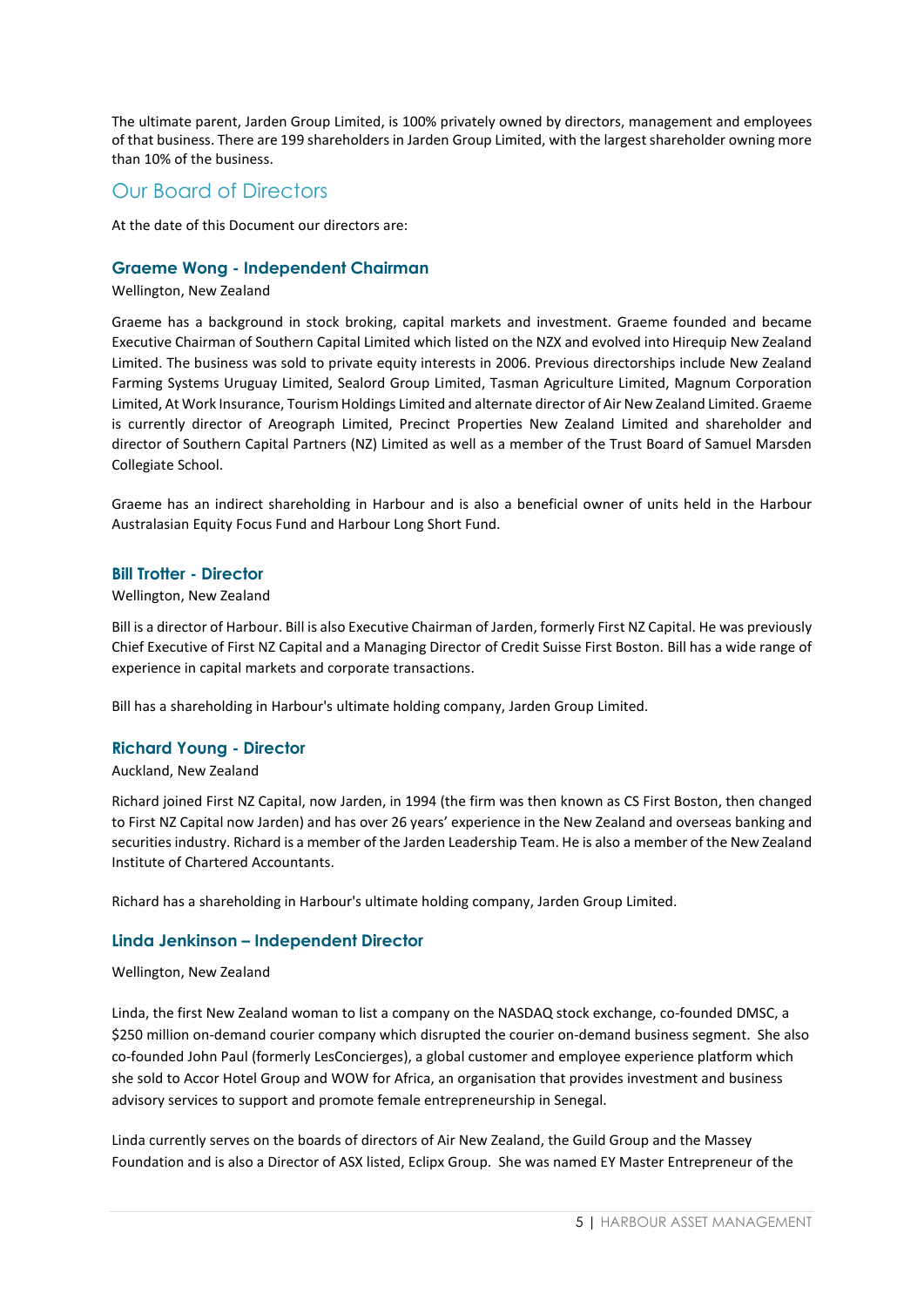Year NZ in 2013, World Class New Zealander in 2016, and has been recognised at the Women of Influence awards.

Linda was previously a Partner with A.T. Kearney, specialising in financial institutions and strategic sourcing. She holds an MBA in Finance from The Wharton School, University of Pennsylvania and a B.B.S in Accounting & Finance and Data Processing from Massey University. Linda has a direct shareholding in Harbour.

#### **Murray Brown - Independent Director and Chair of Audit Committee**

#### Auckland, New Zealand

Murray Brown became an independent director of the Harbour Board in February 2020, and Chair of Harbour's Audit and Risk Committee on 1 April 2020. Murray has over 30 years of experience in investment markets, both as a research analyst and a portfolio manager. He was a Senior Portfolio Manager at Fisher Funds until 2016 looking after Kingfish, property & infrastructure, and local equities. Previous to Fisher Funds, Murray was Research Director at First NZ Capital.

Murray is a Board member of the Government Superannuation Fund Authority and Yachting New Zealand. He holds a Bachelor of Commerce & Administration from Victoria University of Wellington. He is also a Chartered Accountant (CA) and is a Chartered Member of the Institute of Directors (CMInstD). Murray has a direct shareholding in Harbour.

#### **Andrew Bascand - Managing Director and Portfolio Manager**

#### Wellington, New Zealand

Andrew has responsibility for the Harbour Australasian Equity Fund. Prior to joining Harbour, Andrew spent 10 years with AllianceBernstein (NZ) as Senior Vice President and Portfolio Manager responsible for portfolio construction of all Australasian mandates. In that role Andrew and his team were consistently recognised by the industry for excellence in funds management. Andrew has more than 33 years' investment management experience in roles with the Reserve Bank of New Zealand, Bank of England, AMP and with Merrill Lynch Global Asset Management (UK) as Managing Director of Global Equity Products. With Merrill Lynch, Andrew managed global Equity accounts for pension funds in Japan, Sweden, Spain, Chile, England, the United States, Germany and South Africa.

Andrew has an indirect shareholding in Harbour and also holds units in the Harbour Australasian Equity Focus Fund, Harbour Long Short Fund and the Harbour T. Rowe Price Global Equity Fund and indirectly holds units also in the Harbour Income Fund, the Harbour Australasian Equity Income Fund, the Harbour Australasian Equity Fund, Harbour Long Short Fund and the Harbour Active Growth Fund.

We and our directors can be contacted at: **Harbour Asset Management Limited** Level 16, 171 Featherston Street PO Box 3363, WELLINGTON 6140 Telephone: 0800 460 830 E-mail: [contactus@harbourasset.co.nz](mailto:contactus@harbourasset.co.nz)

### Key personnel

At the date of this Document, key investment personnel for the Funds are:

#### **Andrew Bascand, Managing Director and Portfolio Manager**

(Details included in the 'Our Board of Directors' section above).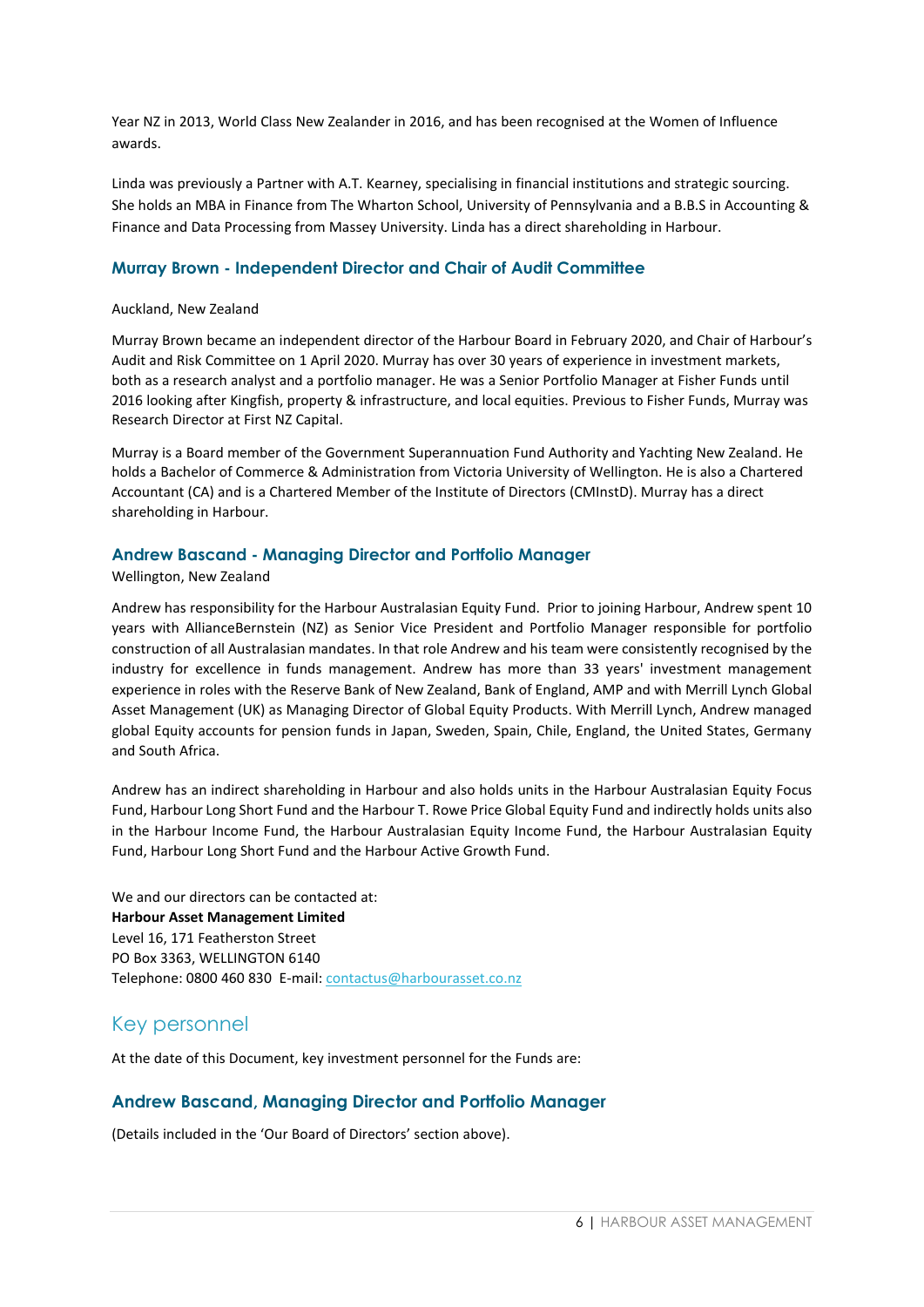### **Craig Stent, Head of Equities**

Craig is portfolio manager for the Harbour Equity Income Fund, Harbour Sustainable NZ Shares Fund, Harbour NZ Index Shares Fund and Harbour Long Short Fund. Furthermore, Craig provides equity research and ratings on the utility sector. Prior to joining Harbour Asset Management, Craig was employed by AllianceBernstein New Zealand for seven years, originally as a Client Relations Associate before moving to Assistant Research Analyst in July 2004. Furthermore, Craig has previously worked for the Bank of New Zealand, Chase Global Investor Services (London) and the Bank of Ireland in roles responsible for monitoring and controlling daily cash activity and the management of support staff for Foreign Exchange Trading Desks. Craig is a Chartered Financial Analyst (CFA) charter holder, AFA, and has attended the Harvard Business School Investment Management Workshop.

Craig has a shareholding in Harbour and also holds units in the Harbour Long Short Fund, Harbour Australasian Equity Focus Fund, Harbour T. Rowe Price Global Equity Fund and Harbour Active Growth Fund.

#### **Shane Solly, Portfolio Manager & Research Analyst**

Shane is portfolio manager for the Harbour Equity Focus Fund and the Harbour Real Estate Investment Fund and supports the management of Harbour's other equity mandates. He is responsible for equity research and ratings on the aged care and retirement, airline and leisure, infrastructure and real estate sectors across the New Zealand and Australian equity markets. He is also a member of Harbours Dynamic Asset Allocation committee. Shane has more than 25 years of managing portfolios for investors at ANZ, Citibank, Goldman Sachs, ING and Mint, and has previously managed funds that have won numerous industry awards. Shane is a CFA charter holder and holds a Bachelor of Business in Finance from Massey, where he graduated as a Dean's list scholar.

Shane has a shareholding in Harbour and holds units in the Harbour Australasian Equity Focus Fund, Harbour Real Estate Investment Fund & Harbour T. Rowe Price Global Equity Fund.

#### **Mark Brown, Head of Fixed Income**

Mark's primary responsibilities lie with the fixed income management process, incorporating credit research, portfolio construction and risk management. Mark has an established history providing care for clients and their fixed income portfolios. For 16 years Mark led the fixed income portfolio management team in a continuous capacity at the business that evolved as National Mutual Funds Management, AXA and then Alliance Bernstein. He produced consistently sound and competitive investment performance throughout, notably including the 2007-2009 global financial crisis. Mark has expertise across the breadth of fixed income disciplines, including risk management, economics, credit and quantitative analysis. Mark began his portfolio management career in 1992 at Credit Suisse Asset Management, London, having previously worked for DFC New Zealand and the Bank of New Zealand. He holds a MBA from the University of Rochester, NY.

Mark has a shareholding in Harbour and also holds units in the Harbour Australasian Equity Focus Fund, Harbour Long Short Fund & Harbour Income Fund.

#### **Ovyinn Rimer, Senior Research Analyst**

Oyvinn is responsible for equity research and ratings on the agriculture, resources, food & beverages, retail, and oil & gas sectors. Oyvinn also provides macroeconomic input to the wider Harbour team on the Chinese economy, which he covers through regular research trips to China. He helps run the Harbour Long Short Fund. Prior to joining Harbour Asset Management, Oyvinn was employed by AllianceBernstein New Zealand for 2 years as Assistant Research Analyst. Oyvinn holds his Master of Commerce from the University of Canterbury with first class Honours in Finance and is an AFA.

Oyvinn has a shareholding in Harbour and holds units in the Harbour Australasian Equity Focus Fund, Harbour Long Short Fund, Harbour Real Estate Investment Fund, Harbour Active Growth Fund, & Harbour T. Rowe Price Global Equity Fund.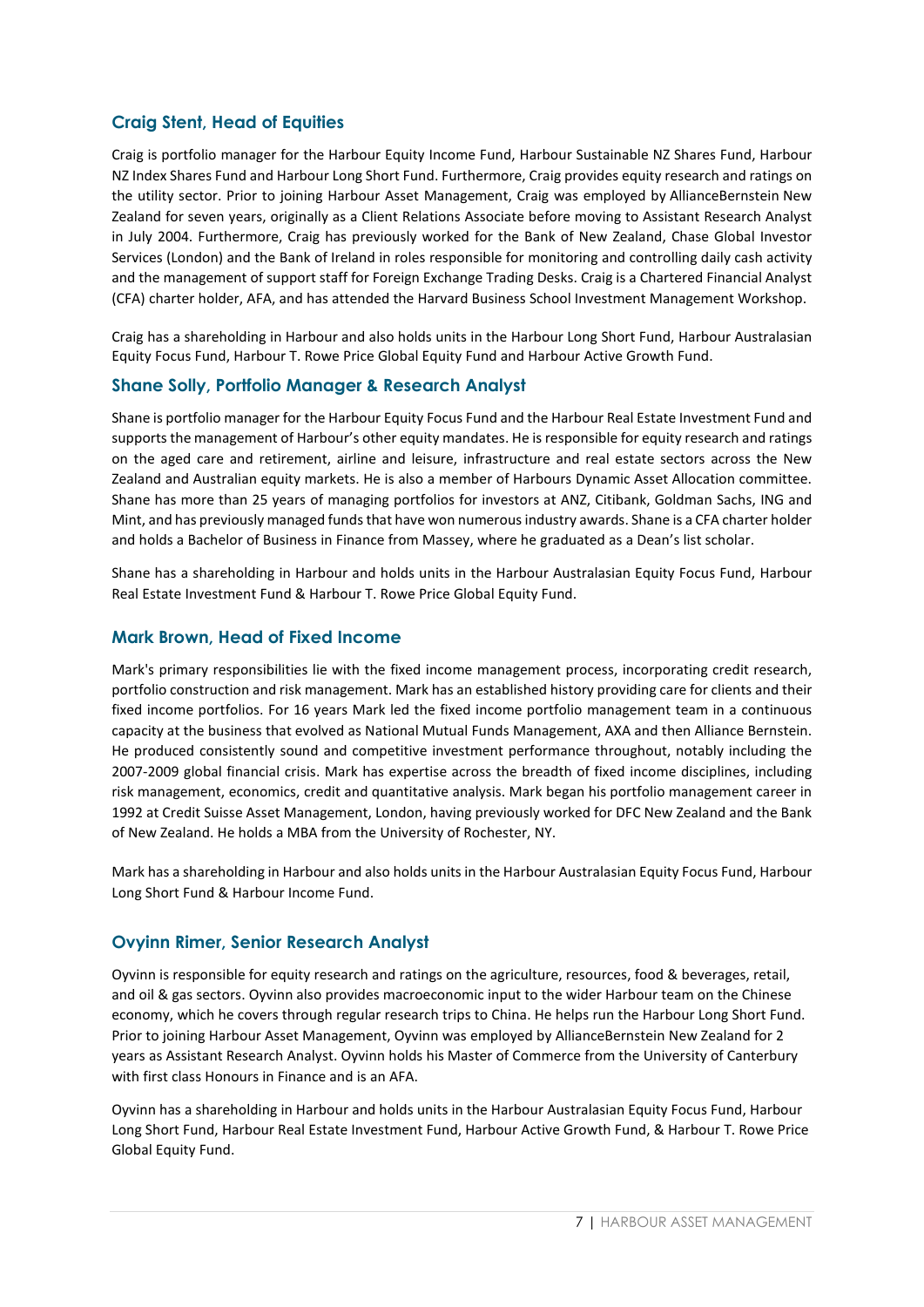### **George Henderson, Portfolio Manager**

George is the portfolio manager of the Enhanced Cash Fund and cash portfolios. He also supports the management of Harbour's other fixed interest portfolios. Prior to joining Harbour, George spent 11 years at Royal London Asset Management (RLAM) in London, progressing from trainee to Global Bond Fund Manager where he successfully led the firm's offering in developed bond markets. Responsible for a variety of institutional and retail products, he also launched the RLAM International Bond Fund and RLAM Global Inflation Linked Fund. George began his career in Sydney with Ibbotson Consultants (now Morningstar) supporting senior consultants in advising institutional pension funds. George holds a Master of Business Studies (Finance) from the University of Otago and the Chartered Financial Analyst designation.

George has a shareholding in Harbour and holds units in the Harbour Australasian Equity Income Fund, Harbour Long Short Fund, and Harbour Real Estate Investment Fund.

#### **Chris Di Leva, Multi Asset Specialist**

Chris is the portfolio manager of the Harbour Active Growth Fund and co-portfolio manager of the Harbour Sustainable Impact Fund and responsible for managing multi-asset solutions, utilising Harbour's own strategies as well as external strategies from around the world. He is also Chair of Harbour's Asset Allocation Committee which drives the positioning of Harbour's multi-asset clients and Active Growth Fund. Prior to joining Harbour, Chris was a Portfolio Manager at Mercer, where he was responsible for growth assets within Mercer's fund suite in New Zealand. Chris has a strong track record in investment manager research, tactical asset allocation and structuring investment portfolios for some of New Zealand's largest institutional investors. Chris is a CFA charter holder and holds a Bachelor of Commerce and Administration from Victoria University of Wellington.

Chris has a shareholding in Harbour and holds units in the Harbour Active Growth Fund and Harbour Long Short Fund.

#### **Simon Pannett, Senior Credit Analyst**

Simon is co-portfolio manager of the Harbour Sustainable Impact Fund. Simon is a Senior Credit Analyst in the fixed interest team, where his chief responsibility is credit analysis of issuers within the fixed interest and income funds. Prior to joining Harbour, Simon was a research analyst at Investment Solutions UK in London where he managed a multi-manager global equity portfolio. He started his investment career at AXA Global Investors in Wellington, where his primary role was to select and monitor investment managers across all asset classes. Simon gained a Bachelor of Commerce (Honours) in Economics from Otago University, where he was awarded the William Emery Scholarship. He is also a CFA® charterholder and an AFA.

Simon has a shareholding in Harbour and holds units in the Harbour Income Fund.

## <span id="page-7-0"></span>4. Supervisor

The New Zealand Guardian Trust Company Limited (Guardian Trust) is the Supervisor for the Funds (Supervisor).

A current list of the directors of the Supervisor is available online at [www.business.govt.nz/companies.](http://www.business.govt.nz/companies) The directors of the Supervisor may change from time to time without notice to you.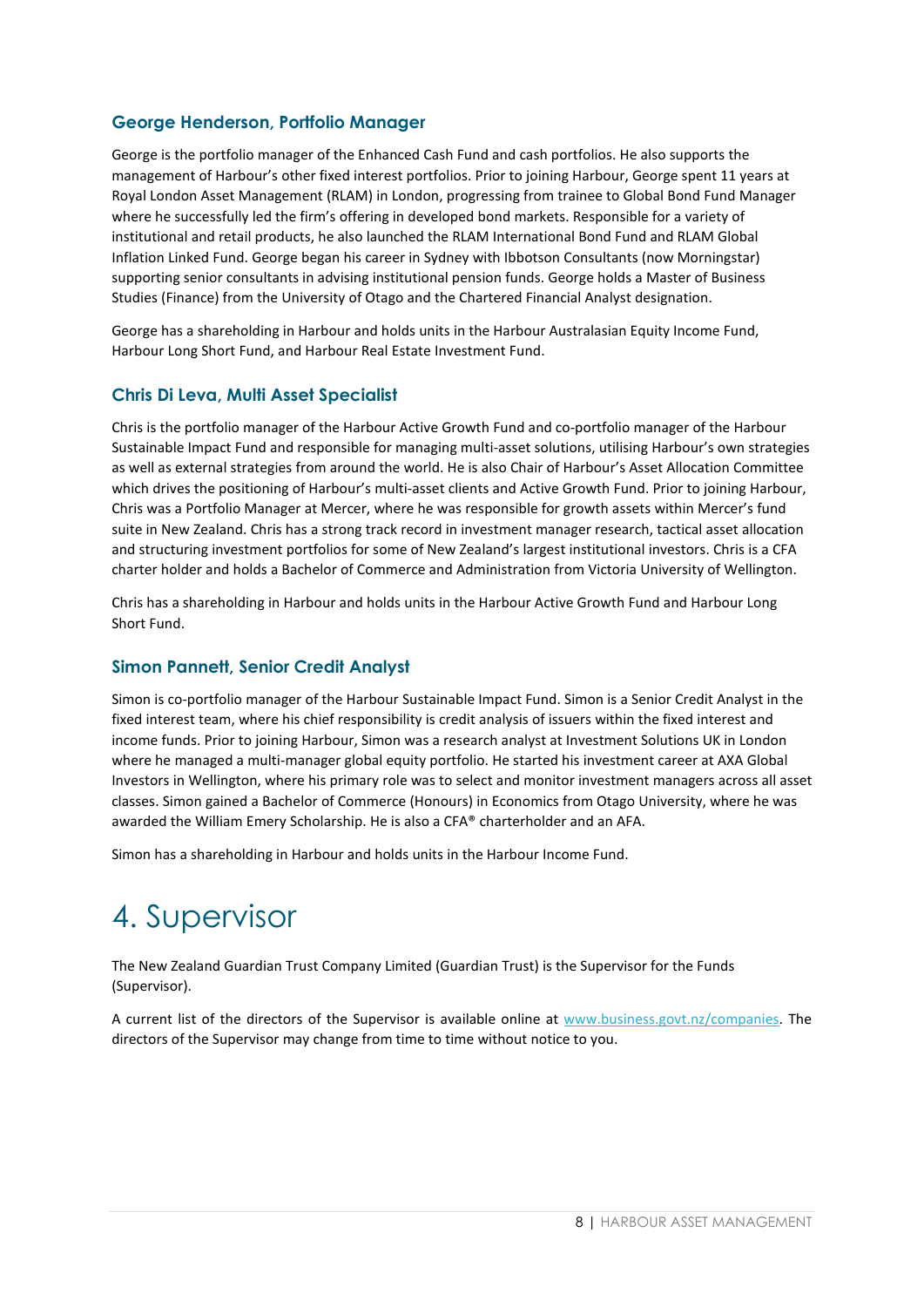# <span id="page-8-0"></span>5. Market index information & risk indicator calculations

Each Fund's returns are measured against various market indices as set out in the SIPO. These are below. Where the Funds have not been running for 5 years, the below indices have been used to calculate the risk indicator.

#### **Harbour Enhanced Cash Fund**

**Inception date of Fund:** 1 August 2019 (transitioned to a retail unit trust on this date, Fund previously running as a wholesale unit trust since 27 April 2012).

**Benchmark:** S&P/NZX Bank Bills 90-Day Index *(Fund has been running (as a wholesale Fund) for more than 5 years so no index return data has been used to calculate the risk indicator.*

#### **Harbour NZ Core Fixed Interest Fund**

**Inception date of Fund:** 24 May 2011

**Benchmark:** Bloomberg NZ Bond Composite 0+Yr Index *(Fund has been running for more than 5 years so no index return data used to calculate the risk indicator). Prior to 3 January 2019 the benchmark for this Fund was: 50:50 weighted average of the S&P/NZX Government Bond Index and S&P/NZX A Grade Corporate Bond Total Return Index.*

#### **Harbour NZ Corporate Bond Fund**

**Inception date of Fund:** 28 February 2009

**Benchmark:** S&P/NZX A Grade Corporate Bond Total Return Index *(Fund has been running for more than 5 years so no index return data used to calculate the risk indicator).*

#### **Harbour Income Fund**

#### **Inception date of Fund:** 28 October 2015

**Benchmark:** 68% S&P/NZX A Grade Corporate Bond Total Return Index; 16% S&P/ASX 200 Industrials Index (100% hedged to NZ Dollars); and 16% S&P/NZX Portfolio Index. Risk indicator calculations use this benchmark data. Prior to the 19<sup>th</sup> June 2017, the benchmark for this fund was 70% S&P/NZX A Grade Corporate Bond Total Return Index; 18% S&P/ASX 200 Index (90% hedged); and 12% S&P/NZX Portfolio Index.

#### **Harbour NZ Index Shares Fund**

**Inception date of Fund:** 3 December 2014. The Fund transitioned from the Harbour NZ Equity Advanced Beta Fund (inception date 3 December 2014) to the Harbour NZ Index Shares Fund on 1 April 2021.

**Benchmark:** S&P/ NZX 50 Portfolio Index including imputation credits.

#### **Harbour Sustainable NZ Shares Fund**

**Inception date of Fund:** 1 April 2021.

**Benchmark & market indices used to calculate risk indicator prior to inception date**: S&P/ NZX 50 Portfolio Index including imputation credits.

#### **Harbour Australasian Equity Income Fund**

**Inception date of Fund:** 1 November 2011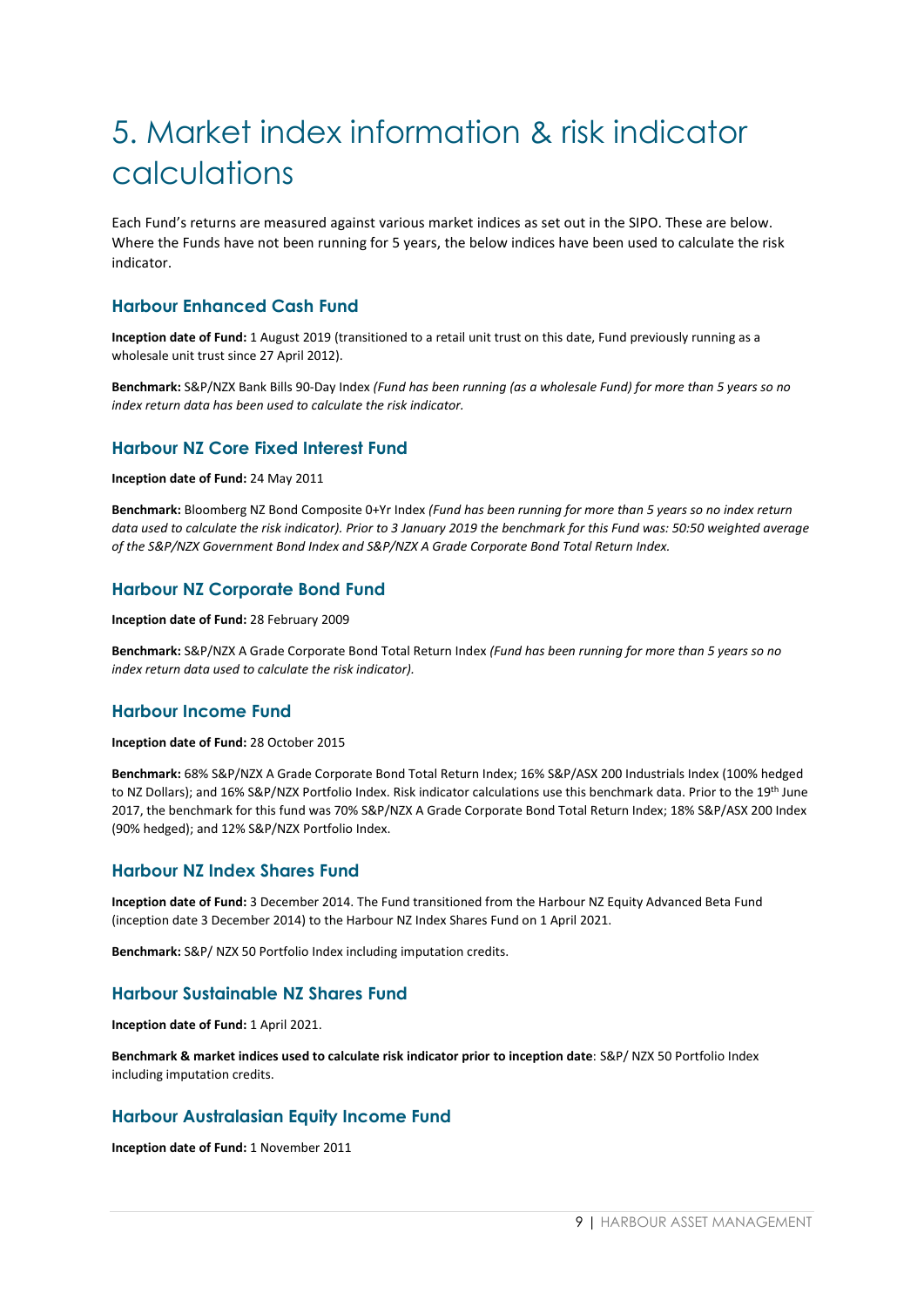**Benchmark:** 60% S&P/ASX Industrials Index (equally weighted and 90% hedged NZD) and 40% S&P/NZX 50 Portfolio Index. *(Fund has been running for more than 5 years so no index return data used to calculate the risk indicator).*

#### **Harbour Active Growth Fund**

**Inception date of Fund:** 1 November 2019

**Benchmark & market indices used to calculate risk indicator prior to inception date**: 5% S&P/NZX Bank Bills 90-day Index, 25% Bloomberg Composite 0+ Yr Index, 10% S&P/NZX All Real Estate Index, 22.5% S&P/NZX 50 Index, 7.5% S&P/ASX 200 Index (50% hedged to NZD), 30% MSCI All Country World Index (unhedged).

#### **Harbour Australasian Equity Fund**

**Inception date of Fund:** 11 April 2010

**Benchmark:** S&P/NZX 50 Index. *(Fund has been running for more than 5 years so no index return data used to calculate the risk indicator).*

#### **Harbour Australasian Equity Focus Fund**

**Inception date of Fund:** 10 April 2014

**Benchmark**: 50% S&P/NZX50 and a 50% S&P/ASX200 (which is 50% hedged into NZ dollars). *(Fund has been running for more than 5 years so no index return data used to calculate the risk indicator).*

#### **Harbour T. Rowe Price Global Equity Fund**

**Inception date of Fund:** 21 October 2015. Fund name changed from T.Rowe Price Global Equity Growth Fund to Harbour T.Rowe Price Global Equity Fund on 1st October 2021.

**Benchmark** : MSCI All Country World Index (unhedged) in NZ Dollars.

#### **Harbour Real Estate Investment Fund**

**Inception date of Fund:** 1 October 2018

**Benchmark & market indices used to calculate risk indicator prior to inception date**: S&P/NZX All Real Estate Index

#### **Harbour Long Short Fund**

**Inception date of Fund:** 3 January 2019

**Benchmark & market indices used to calculate risk indicator prior to inception date**: 15% S&P NZX50 Index; 15% S&P/ASX 200 Index & 70% S&P/NZX Bank Bills 90-Day Index.

#### **Harbour T. Rowe Price Global Equity Fund (Hedged)**

**Inception date of Fund:** 1st October 2021.

**Benchmark** : MSCI All Country World Index (100% hedged in NZ Dollars).

#### **Harbour Sustainable Impact Fund**

**Inception date of Fund:** 30 November 2021

**Benchmark & market indices used to calculate risk indicator prior to inception date**: 5% S&P/NZX Bank Bills 90-day Index, 35% S&P/NZX A-Grade Corporate Bond Total Return Index, 15% S&P/NZX 50 Portfolio Index, 10% S&P/ASX 200 Index (50% hedged to NZD), 17.5% MSCI All Country World Index (unhedged), 17.5% MSCI All Country World Index (100% hedged to NZD).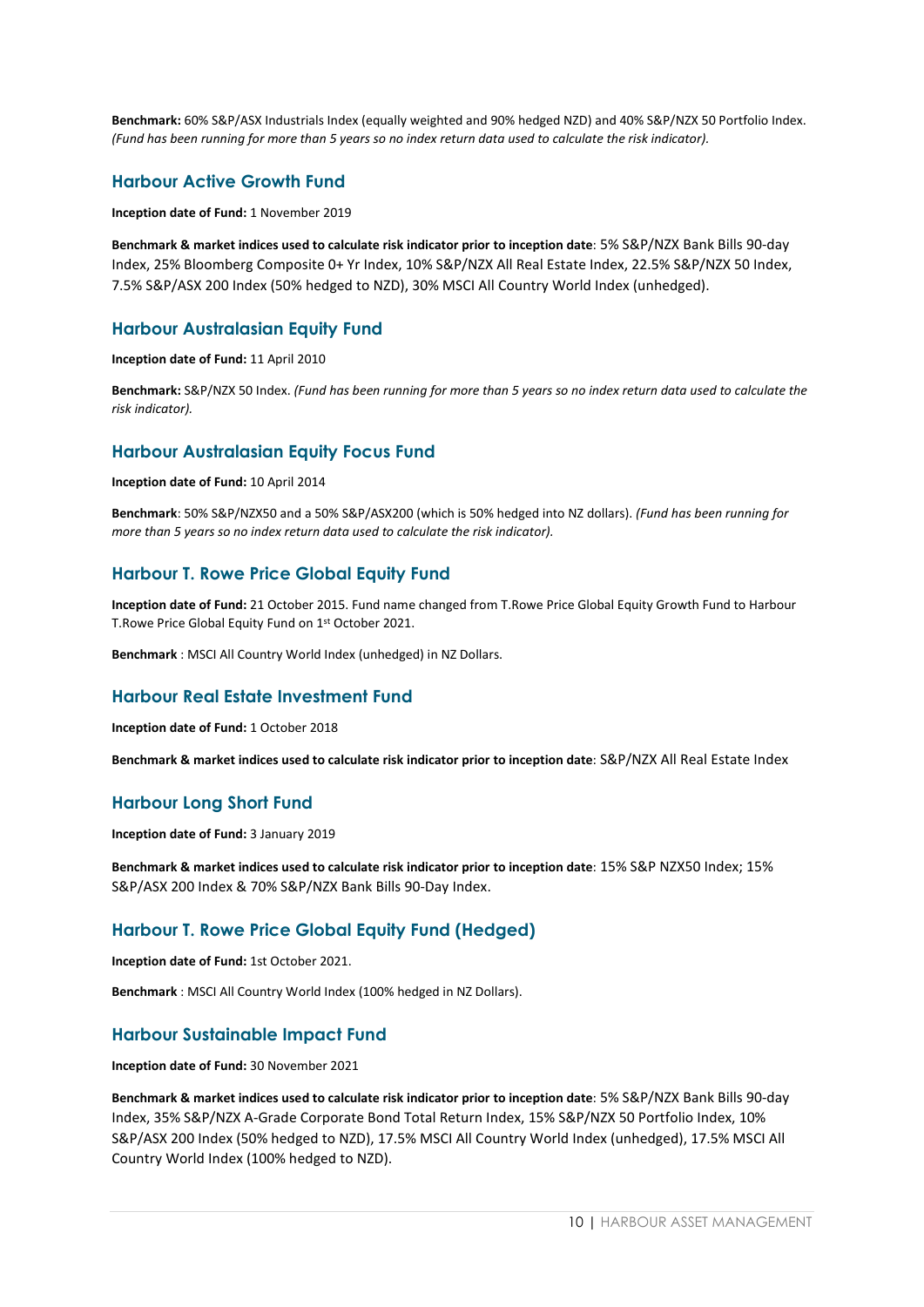For more information on the indices see below links:

S&P/NZX Indices[: http://us.spindices.com/regional-exposure/asia-pacific/new-zealand](http://us.spindices.com/regional-exposure/asia-pacific/new-zealand)

S&P/ASX Indices[: http://www.asx.com.au/products/indices.htm](http://www.asx.com.au/products/indices.htm)

MSCI Indices: <https://www.msci.com/indexes>

Bloomberg Indices: <https://www.bloomberg.com/professional/product/indices/>

Disclaimers: Our use of some market indices is subject to terms and conditions of licence agreements entered into with the index provider. These require us to provide certain disclaimers in relation to our use of those market indices. We set out these disclaimers in the Schedule at the end of this Document.

# <span id="page-10-0"></span>6. Distributions

We reserve the right to amend the distribution policy. As soon as practicable after the end of every distribution period, we must determine the amount of income available for distribution for that distribution period, for those Funds where income will be distributed. We can elect to capitalise some income. Your total income entitlements for a distribution period are calculated by taking the income we determine is available for distribution, dividing that figure by the number of units on issue at the end of the last day of that distribution period, and multiplying that number by the number of units you held at the end of the last day of the distribution period. The Fund may elect to deduct from your distribution an amount equal to the PIE tax (if any) paid by the Fund in respect of your holding. In such a case, unit holders may receive differing net distributions.

Currently, however, the Funds intend to reflect PIE tax by adjusting your units held and not by making deductions from distributions.

No amount of return is promised.

Depending on which service the investor is using, it may be possible for investors to have the option to have all of the distribution income paid to a nominated bank account or reinvested in further units. Please check with your service provider regarding this.

# <span id="page-10-1"></span>7. Estimates for fund charges reported in the PDS

The following is in addition to the fee information provided in the PDS. The Harbour NZ Core Fixed Interest Fund, Harbour Australasian Equity Income Fund, the Harbour Australasian Equity Fund and Harbour Australasian Equity Focus Fund currently invest directly into wholesale funds managed by us (Harbour Wholesale Funds).

These Harbour Wholesale Funds also charge management fees, fund administration, supervisor and legal and audit expenses separately within each wholesale fund. The investment management fees charged by these underlying Harbour Wholesale Funds are fully rebated back to each Fund to ensure that you are only charged once for investment management fees. Currently, where the "Other fees" for the Wholesale Funds are not rebated back, these are included in the table below as "*Other fees - wholesale fund*". The fund administration fee for the Harbour Australasian Equity Fund, Harbour Australasian Equity Income Fund and Harbour Australasian Equity Focus Fund is dependent upon the total size of the Fund so will reduce if the Fund grows or increase if the Fund decreases.

The Harbour Income Fund may invest in assets directly, invest into funds managed by Harbour or invest in externally managed Funds approved by us. Any underlying Fund charges will be fully rebated to the Fund, however, if a performance fee is charged, this will flow through to the investor and is not rebated.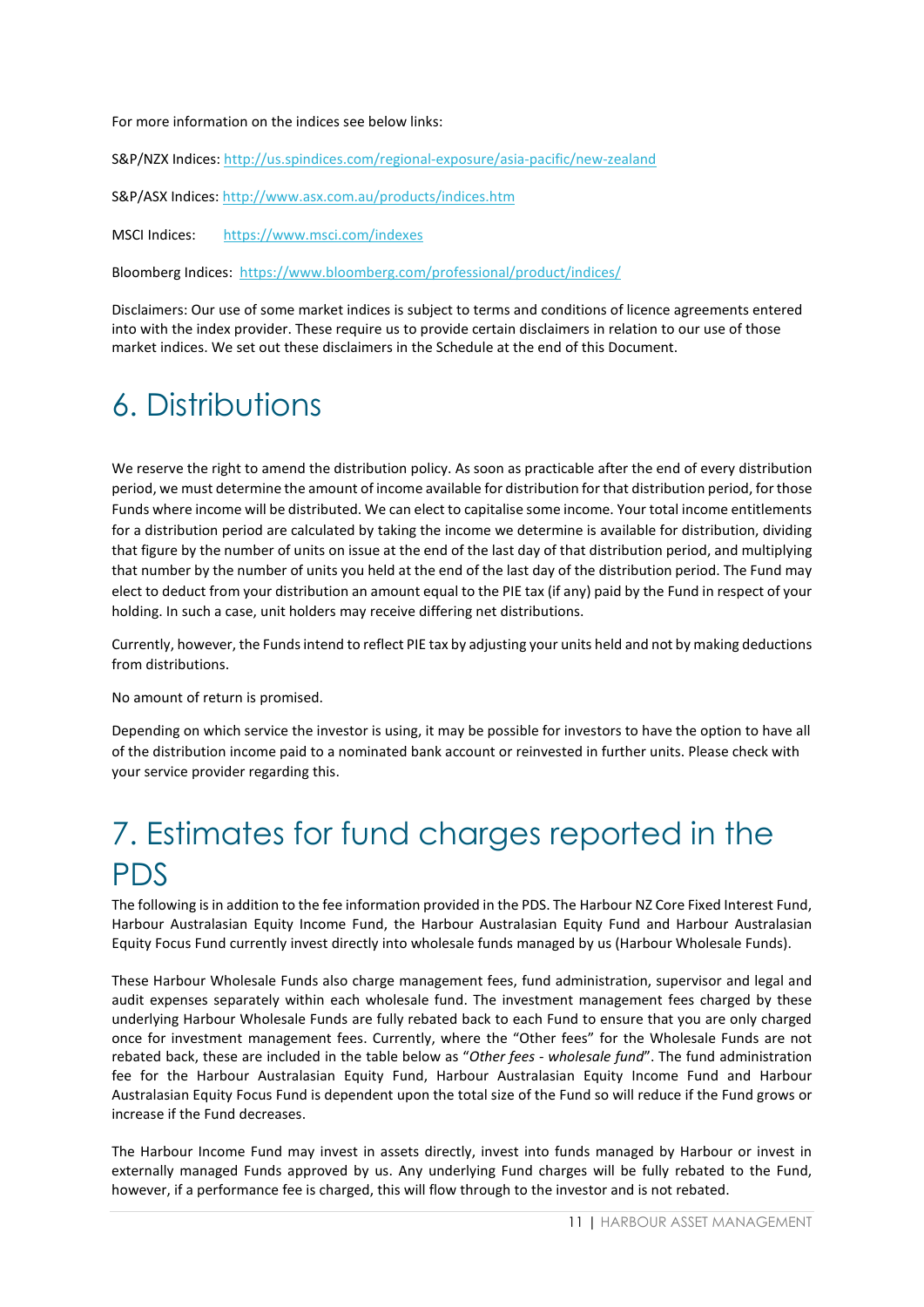The Harbour Active Growth Fund may invest in assets directly, invest into funds managed by Harbour or invest in externally managed Funds approved by us. Any underlying Fund charges will be fully rebated to the Fund, however, if a performance fee is charged, this will flow through to the investor and is not rebated.

The Harbour Sustainable Impact Fund may invest in assets directly or invest in externally managed funds approved by us. Any underlying Fund charges will be fully rebated to the Fund, however, if a performance fee is charged, this will flow through to the investor and is not rebated.

As specified in the PDS, we charge an annual management fee (plus GST, as applicable) to each Fund. This fee covers the investment management of the Fund. These fees are accrued daily in each Fund's unit price. We are responsible, from the proceeds of the management fee, for the payment of the other fees (such as Supervisor fees and the outsourced fund administration functions) of the Fund. For the purposes of this document, we have provided an estimate of what these administration charges are within the Other fees section.

|                                                                | Management<br>fee (ex GST) | Other fees- retail<br>fund (ex GST) | Other fees - wholesale<br>fund (ex GST) | <b>Estimated</b><br>performance-based<br>fees (explained<br>below) | <b>Total annual fund</b><br>charges (ex GST) |
|----------------------------------------------------------------|----------------------------|-------------------------------------|-----------------------------------------|--------------------------------------------------------------------|----------------------------------------------|
| <b>Harbour Enhanced</b><br>Cash Fund                           | 0.17%                      | 0.08%                               | N/A                                     | N/A                                                                | 0.25%                                        |
| Harbour NZ Core<br><b>Fixed Interest Fund</b>                  | 0.56%                      | 0.07%                               | 0.00%                                   | N/A                                                                | 0.63%                                        |
| Harbour NZ<br>Corporate Bond<br>Fund                           | 0.38%                      | 0.07%                               | N/A                                     | N/A                                                                | 0.45%                                        |
| Harbour Income<br>Fund                                         | 0.54%                      | 0.09%                               | N/A                                     | $0\%***$                                                           | 0.63%                                        |
| Harbour Long<br>Short Fund                                     | 0.81%                      | 0.18%                               | N/A                                     | $0\%$ **                                                           | 0.99%                                        |
| Harbour NZ Index<br><b>Shares Fund</b>                         | 0.13%                      | 0.07%                               | N/A                                     | N/A                                                                | 0.20%                                        |
| Harbour<br>Sustainable NZ<br><b>Shares Fund</b>                | 0.17%                      | 0.08%                               | N/A                                     | N/A                                                                | 0.25%                                        |
| <b>Harbour Real</b><br><b>Estate Investment</b><br>Fund        | 0.64%                      | 0.08%                               | N/A                                     | N/A                                                                | 0.72%                                        |
| Harbour<br><b>Australasian Equity</b><br><b>Income Fund</b>    | 0.83%                      | 0.10%                               | 0.10%                                   | N/A                                                                | 1.03%                                        |
| <b>Harbour Active</b><br>Growth Fund                           | 0.83%                      | 0.12%                               | N/A                                     | $0\%***$                                                           | 0.95%                                        |
| Harbour<br>Australasian Equity<br>Fund                         | 0.96%                      | 0.07%                               | 0.04%                                   | N/A                                                                | 1.07%                                        |
| Harbour<br><b>Australasian Equity</b><br><b>Focus Fund</b>     | 0.90%                      | 0.13%                               | 0.06%                                   | 0.39%*                                                             | 1.48%                                        |
| Harbour T. Rowe<br>Price Global Equity<br>Fund                 | 1.10%                      | 0.07%                               | N/A                                     | N/A                                                                | 1.17%                                        |
| Harbour T. Rowe<br><b>Price Global Equity</b><br>Fund (Hedged) | 1.04%                      | 0.15%                               | N/A                                     | N/A                                                                | 1.19%                                        |
| Harbour<br>Sustainable Impact<br>Fund                          | 1.03%                      | 0.17%                               | N/A                                     | $0\%***$                                                           | 1.20%                                        |

The wholesale Harbour Australasian Equity Focus Fund may charge a performance fee, which flows to investors in the Harbour Australasian Equity Focus Fund. A performance fee (0.47%) was paid for the year ending 31 December 2021,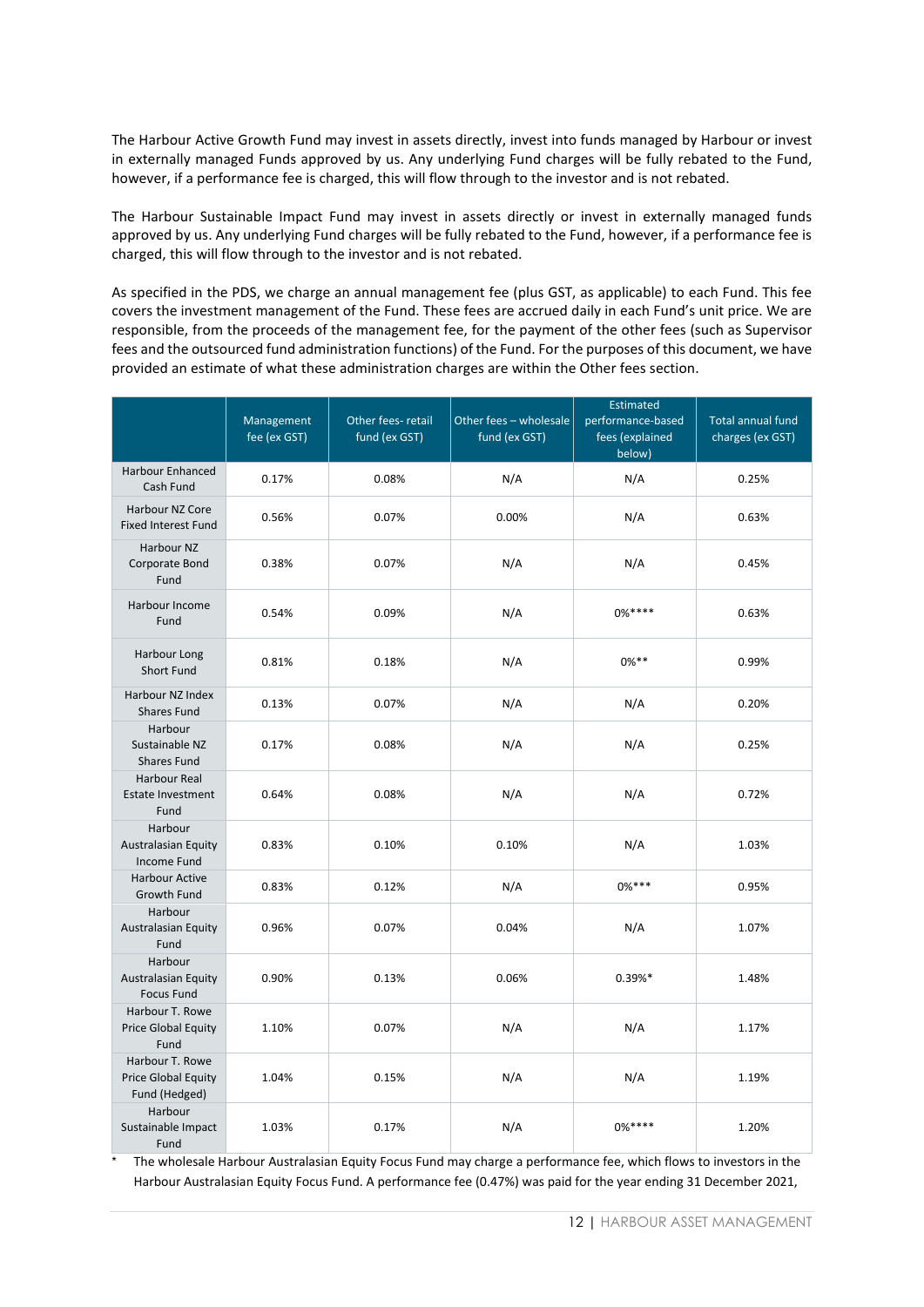the HWM and benchmark were reset on 1 January 2022. We have taken the average of performance fees paid over the past 5 years to estimate what the performance fee maybe going forward. This may be higher or lower depending on relative performance for the reminder of the calendar year. The Fund fee, excluding performance fee estimate is 1.09%

- \*\* A performance fee (1.28%) was paid for the year ending 31 December 2021, the HWM and benchmark were reset on 1 January 2022. The Fund fee, excluding performance fee estimate, is 0.99%. The performance fee going forward may be higher or lower than the amount paid for the year ending 31 December 2021 depending on relative performance for the remainder of the calendar year for 2022.
- \*\*\*The Harbour Active Growth Fund may invest in Funds that are managed by Harbour and external managers. Fees for Harbour Funds and external managers will be rebated back to the Funds, however, if a performance fee is charged, this will flow through to the investor. A performance fee was paid in the wholesale Harbour Australasian Equity Focus Fund and Harbour Long Short Fund for the year ending 31 December 2021. As such, we calculate for the year ending 31st December 2021, the Harbour Active Growth Fund paid a performance fee of 0.21% (which invests in both of these Harbour Funds). The performance fee going forward may be higher or lower than the amount paid for the year ending 31 December 2021 depending on relative performance of the underlying funds for the remainder of the calendar year for 2022.
- \*\*\*\* As at the date of this document, these Funds, which may invest in Funds that are managed by Harbour or external managers, have a performance fee estimate of 0%, because no performance fee has accrued to date. Fees for Harbour Funds and external managers will be rebated back to the Funds, however, if a performance fee is charged by either a Harbour Fund or external managers, this is not rebated & will flow through to investors.

### Buy-Sell spread

In some market conditions, it may be in the best interests of existing unit holders in Harbour Funds that we apply a buy-sell spread to investments coming into a Fund or withdrawals from a Fund. This is because both an investment and withdrawal incur transaction costs as cash invested is used to purchase securities or securities are sold to provide cash for withdrawal. In normal market conditions, transaction costs are considered to be minimal taken across the Fund. However, when markets are more volatile than usual, transaction costs can escalate. To make sure these costs are equitably borne by the investor who is transacting and not passed onto other unitholders in the Fund, a spread may be applied to the price of your investment or redemption. The buy or sell spread is retained by the applicable Fund in association with estimated transaction costs. Harbour does not receive any benefit from applying buy and sell spreads.

Harbour will seek approval from the Harbour Board to apply buy-sell spreads. As at the date of this document we may apply buy sell spreads for the:

- Harbour NZ Core Fixed Interest Fund
- Harbour NZ Corporate Bond Fund
- Harbour Income Fund

We will also seek to promptly update our OMI to reflect the proposal to introduce buy-sell spreads to any other Harbour Funds.

Please refer to the Harbour website for further information including the buy-sell spreads which may be implemented in respect of Harbour's Funds from time to time. <https://www.harbourasset.co.nz/performance/buy-sell-spreads/>

### Performance based fees

#### **Harbour Australasian Equity Focus Fund – performance-based fee**

As stated in the PDS, the Harbour Australasian Equity Focus Fund currently invests into the Wholesale Fund to gain exposure to Australasian equities. We may be paid a performance fee in respect of the Wholesale Fund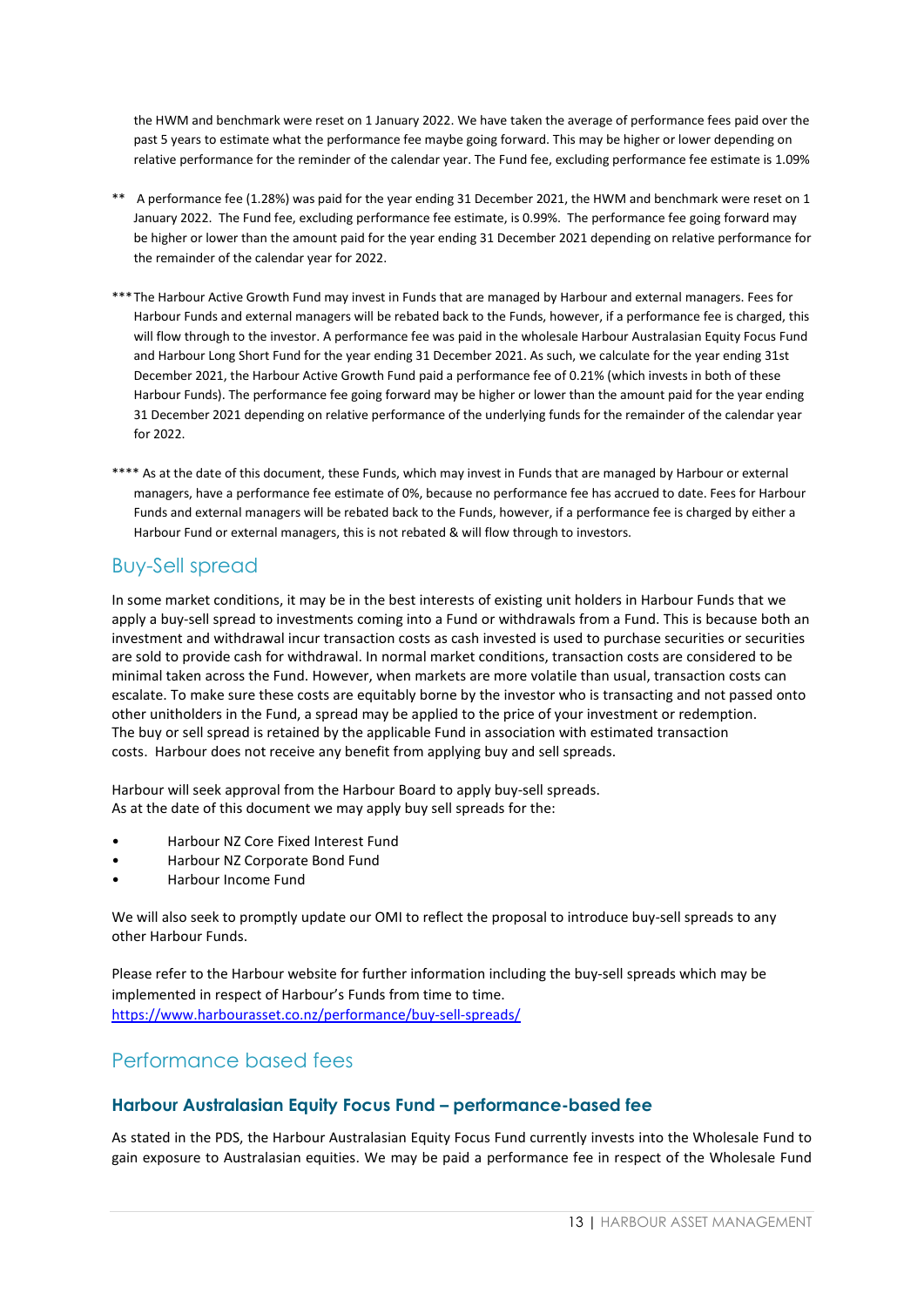subject to the following criteria being met. A performance fee will only be paid in the Wholesale Fund if outperformance is achieved and the HWM unit price is exceeded.

At the time of writing this document, we have estimated the performance fee for the next 12 months to be 0.39%. We have taken the average of performance fees paid over the past 5 years to estimate what the performance fee may be for the year ended December 2022. The actual performance fee may be higher or lower than this estimate depending on relative performance of the Fund for the reminder of the calendar year.

Below is more information on how the performance-based fee is calculated. If a performance fee is payable to us by the Wholesale Fund, this will be reflected in the unit price of the Harbour Australasian Equity Focus Fund. This will affect your returns for this Fund.

Outperformance is achieved if the Wholesale Fund's unit price return (with any performance fee accrual added back) is greater than the return of the Wholesale Fund's performance fee benchmark, plus an additional hurdle of 1% pa (calculated and accrued within the daily unit price). Allowance is made for cashflows in and from the Wholesale Fund when determining both the Wholesale Fund's return and the benchmark return. The Wholesale Fund's performance fee benchmark is a composite index of 50% of the NZX 50 Net Index (does not include imputation credits) and 50% of the ASX 200 Index (which is 50% hedged into NZ dollars). The HWM unit price is exceeded if the Wholesale Fund's unit price, on 31 December of any year, is greater than the Wholesale Fund's current HWM unit price.

The latest month end unit price for the Wholesale Fund can be found on

[www.harbourasset.co.nz/performance/industry-professionals-dashboard/](http://www.harbourasset.co.nz/performance/industry-professionals-dashboard/) . The first HWM was the unit price on the 10 April 2014 (when the Fund first launched). Subsequently, the HWM is perpetual and will only ever be reset to a higher unit price if a performance fee is payable to us, in which case the new HWM will be the Wholesale Fund's unit price on the day the performance fee is calculated as being payable to us. The HWM was reset on 1 January 2016, 1 January 2018, 1 January 2021 and again on 1 January 2022. The benchmark was also reset at these times.

The performance fee comprises 10% of the outperformance. The performance fee is capped at 10% of the outperformance. That is, the maximum performance fee that we can be paid is 0.90% ((10% outperformance cap less 1% benchmark hurdle) x 10% performance fee = 0.90%).

In the event and to the extent that the Harbour Australasian Equity Focus Fund does not invest into the Wholesale Fund, we retain the ability to charge a performance fee in respect of the Harbour Australasian Equity Focus Fund on the same basis as set out above for the Wholesale Fund.

The performance fee is accrued and adjusted on a daily basis and paid in arrears, at the end of each calendar year. Please note that as the performance fee is a daily accrual within the unit price, investment performance will differ depending on the date of your investment and the unit price invested on.

We may with the Supervisor's prior approval (not to be unreasonably withheld), alter the basis for charging our management fees for the Funds and performance fee in respect of the Harbour Australasian Equity Focus Wholesale Fund in accordance with the Trust Deed.

#### **Harbour Long Short Fund – performance-based fee**

As stated in the PDS, we may be entitled to a performance fee within the Harbour Long Short Fund, which would be paid annually, following 31 December, subject to outperforming the S&P/NZX Bank Bills 90-Day Index (the Hurdle Rate) plus 2% and the HWM. The performance fee is 15% of the Fund's return above the Hurdle Rate (plus GST).

A Performance fee is dependent on future performance and is undeterminable, but for the purposes of this document, at the time of writing, we estimate a performance fee of 0% will be payable for the year ending 31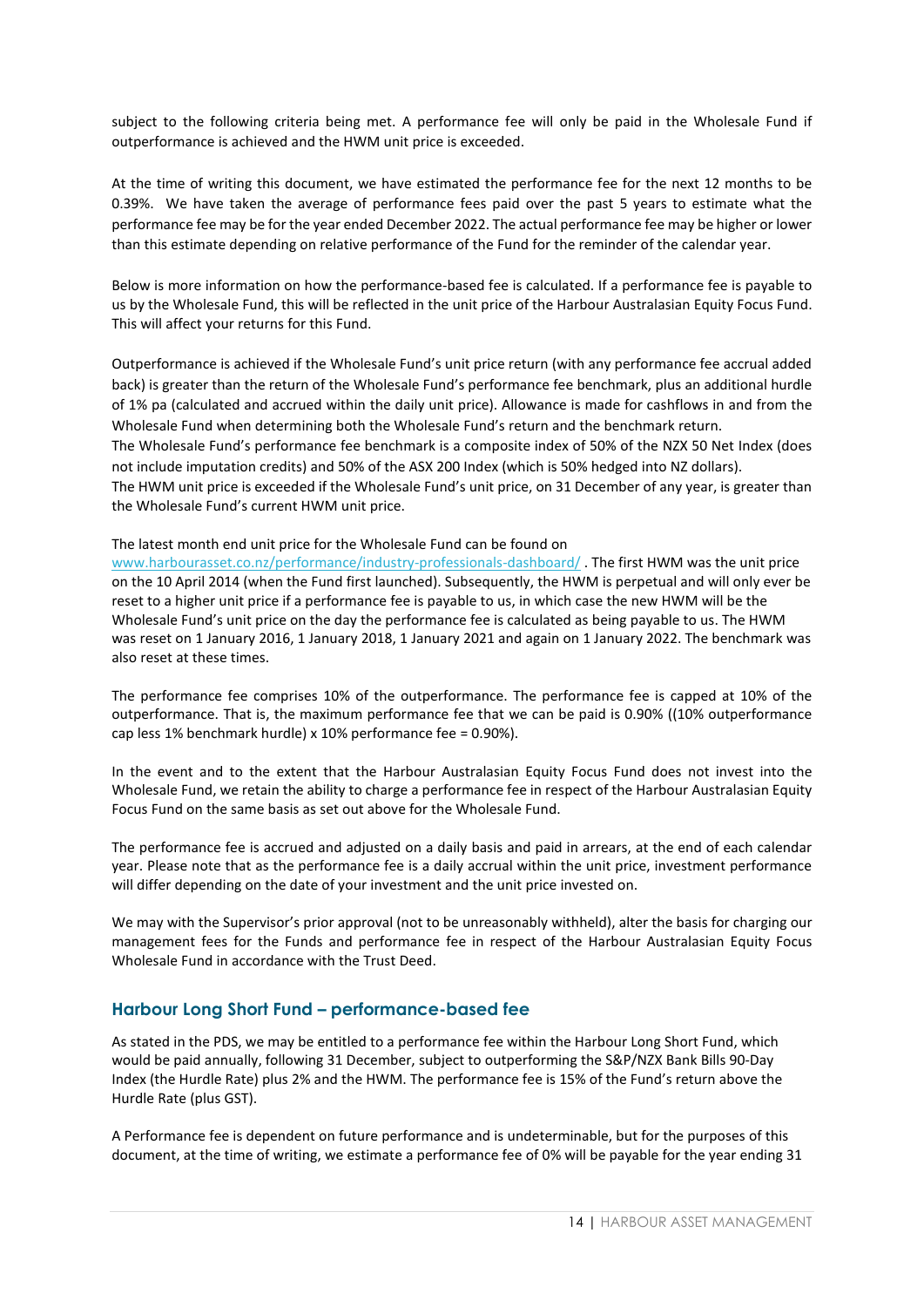December 2022. This is subject to change (up or down) depending on relative performance for the remainder of calendar year for 2022.

The performance fee is payable to Harbour only if there is a positive difference between the net asset value of the Fund at the end of the year (31 December), adjusted by adding back any accrual for performance fees during the relevant period.

The HWM, which is the base unit price used to measure performance, is a perpetual HWM and is only ever reset when a performance fee is paid.

The performance fee calculation resets upon payment, starting with the unit price as at 31 December as the new HWM for the future period.

## <span id="page-14-0"></span>8. Information on other relevant policies

Further to the policies outlined in the SIPO (which can be found on the scheme register on Disclose), we regard the following policy as relevant to investors in the Harbour Investment Funds:

## Conflicts of interest policy

Harbour's relationship with Jarden provides a potential conflict of interest. Harbour management and Board have put in place processes to manage and monitor this conflict.

The key aspect of corporate governance policies to address potential conflicts is the appointment of independent directors, one of whom will be the Chairman. In addition, the audit committee comprises a majority of independent directors. We believe that Harbour has followed best practice in setting in place appropriate corporate governance for a New Zealand based asset manager.

All transactions undertaken by Harbour with Jarden staff and affiliates as a connected person are subject to daily compliance monitoring.

All proposed IPO or secondary offering allocations to Harbour must be pre-approved by Compliance in all situations where Jarden or an affiliate of Jarden - currently Credit Suisse - has a management or lead syndicate role in a transaction. No allocation can be made without this approval.

The Managing Director of Harbour or their delegate must inform Compliance in advance the level of any potential interest that Harbour may have in such transactions. This requirement must be followed to address conflicts of interest and integrity of allocations.

Harbour also has a separate IT network, systems and premises to Jarden. Our independence has been audited by third party consultants and subject to the annual GS007 audit. We have a related party certificate signed by the Supervisor.

# <span id="page-14-1"></span>9. Taxation

This section briefly summarises the income tax regime as it applies to the Funds as at the date this Document was prepared. It is intended as a general guide only and you should seek your own tax advice prior to investing. Tax law changes frequently and you should not assume that this treatment will continue to apply throughout the time that you may hold units in the Funds.

In this Taxation section, references to 'resident' or 'residency' mean to 'tax resident' or 'tax residency' (and nonresident means not tax resident).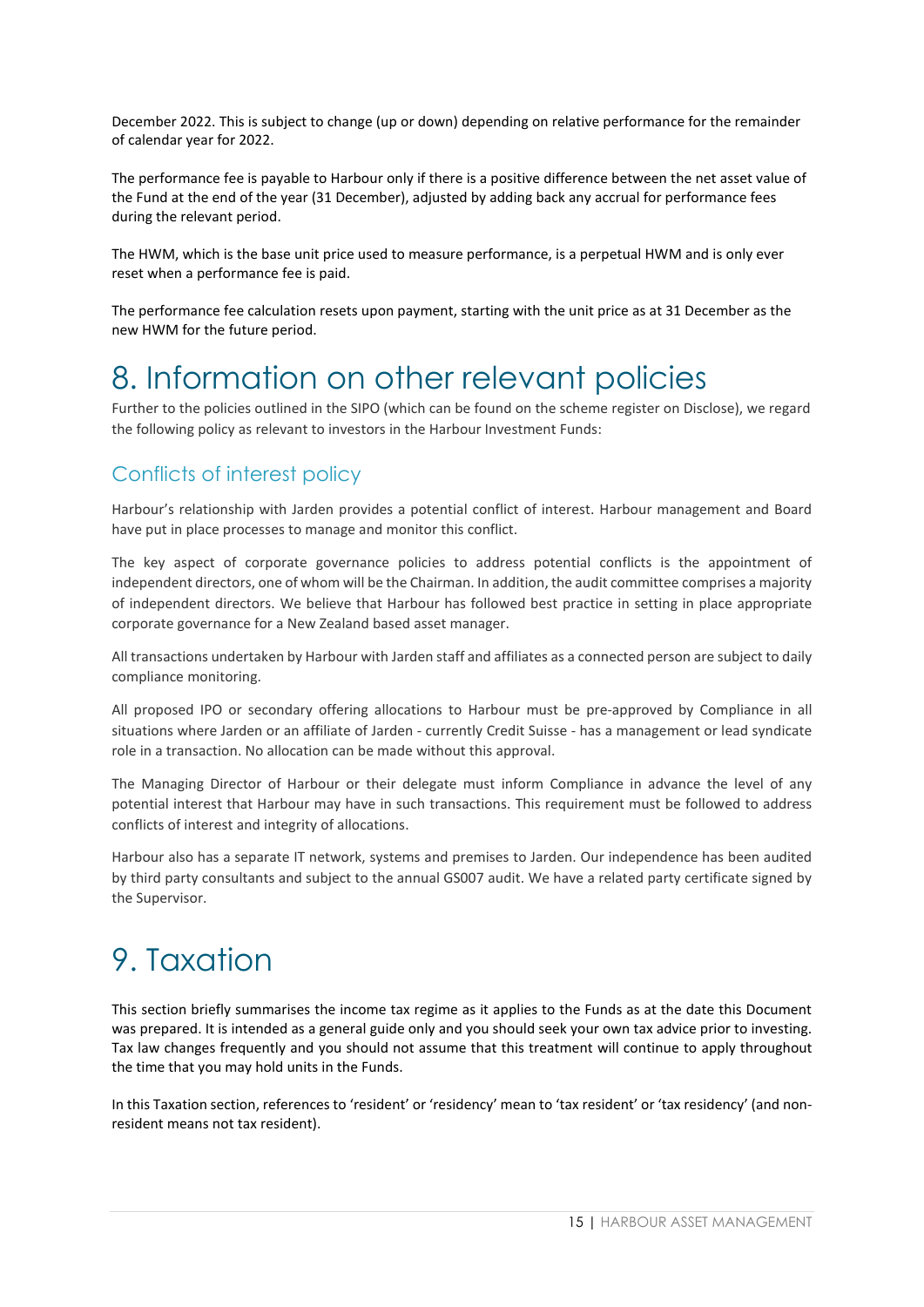## Portfolio Investment Entities

Returns to unit holders will be affected by tax laws. The Funds are multi-rate PIEs (a form of Portfolio Investment Entities referred to as PIEs) as defined in the Income Tax Act 2007. If the Funds fail to keep the multi-rate PIE status, the tax treatment will differ from that set out below (and the result may be adverse to a unit holder). The Funds have not elected to be foreign investment PIEs.

The tax regime applicable to a multi-rate PIE provides that all taxable income, losses and tax credits related to a Fund's investments must be attributed to you in proportion to your daily unit holdings in a Fund, with tax payable at your prescribed investor rate (PIR) on your proportionate share.

You must provide your IRD number, your applicable PIR and other details to us (care of your service provider) on your application form. You will be asked each year to confirm your PIR. If you do not provide a valid IRD number and/or a PIR, your attributed income will be taxed at the default rate of 28%. To determine your PIR, go to [www.ird.govt.nz/toii/pir/](http://www.ird.govt.nz/toii/pir)workout/.

The tax payable by a Fund on the net income attributed to you for any given period will depend on the net income attributed to you for that period and your PIR. A Fund will cancel units (or may adjust a distribution) to account for a tax liability paid in relation to a unit holder and may issue additional units to account for any tax credit the Fund receives from Inland Revenue in relation to a unit holder.

Taxable income is attributed annually to 31 March or at any time you make a withdrawal from a Fund. Tax is paid to the Inland Revenue by our administration manager, Trustees Executors Limited (TEL).

If you make a full withdrawal or transfer from a Fund, any tax liability on the Fund's net income attributable to your investment will be deducted from the balance withdrawn or transferred. If you withdraw a portion of your investment during the year, this results in tax being attributed to you in proportion to the amount you have withdrawn. For individuals who have provided us with the correct PIR and IRD number, the tax paid on income attributed to you by the Fund will be a final tax and you will not need to include the income attributed to you in a tax return. You must notify us if your PIR changes or if you cease to be a New Zealand resident.

The IRD can instruct us to apply a different PIR to the one notified by you. If the IRD notifies us of your corrected PIR, we must begin to use that rate as soon as practicable. IRD will also advise you that they have given us the correct PIR (and therefore your PIR has changed).

If the rate applied to your PIE income is lower than your correct PIR you will be required to pay any tax shortfall as part of the income tax year-end process. If the rate applied to your PIE income is higher than your PIR any tax over-withheld will be used to reduce any income tax liability you may have for the tax year and any remaining amount will be refunded to you.

A trust investor with a 0%, 10.5% or 17.5% PIR must include the attributed income in its own tax return. If a trust has a 28% PIR, the Funds will pay tax at the 28% rate and that is a final tax; the income does not need to be included in the trust's tax return. Other non-individual unit holders (e.g. a company or managed investment scheme) with a PIR of 0% must account for tax on their attributed income in their own tax return.

You should note that both we and the Supervisor have broad powers to act at our discretion to ensure that the Funds remain eligible to be multi-rate PIEs. This includes, for example, the ability to refuse investment or to compulsorily withdraw all or part of your unit holding where continued investment may prejudice a Fund's multirate PIE eligibility.

If you are a retail investor investing through a PIP or custodial service, the PIP or custodial service will hold your units in the Fund. Taxable income attributed to the PIP or custodial service generally has tax deducted at 0% and the PIP or custodial service is responsible for attributing tax to investors.

Distributions and withdrawals from the Funds are not separately taxable, even where you receive an amount in excess of the original cost of the units (however, a withdrawal potentially triggers an attribution of taxable income for the current year).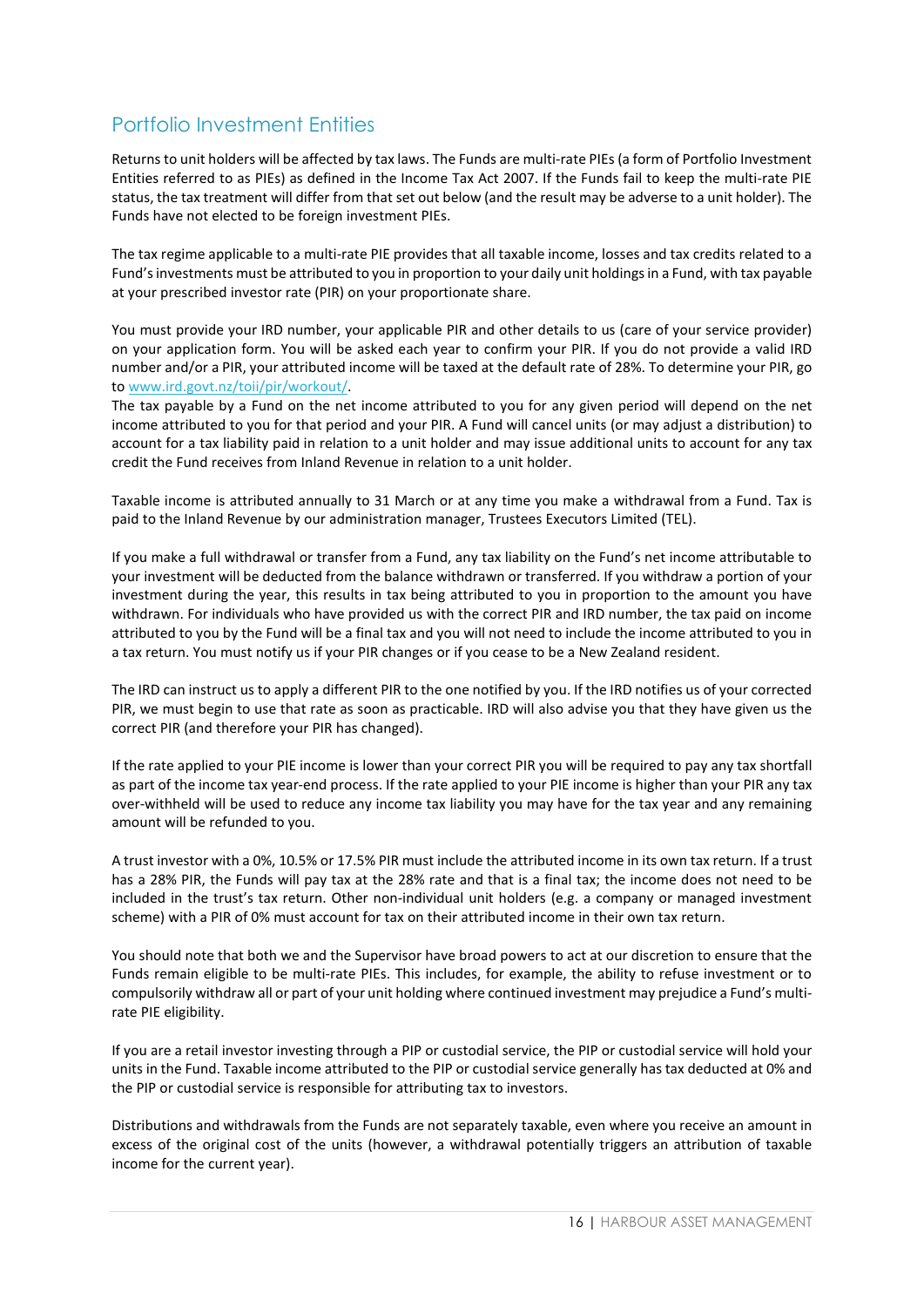Taxation legislation and rates of tax change. You should always seek independent professional tax advice that is specific to your own personal circumstances.

## Taxation of share investments

Provided that the Funds are PIEs, any capital gains made by the Funds in respect to shares in New Zealand resident companies and certain Australian resident listed companies will be excluded from the calculation of taxable income. Dividends received in relation to these shares are taxable.

Shares in Australian resident listed companies that are not taxed on the dividends basis described above and most other shares in foreign companies will be taxed pursuant to the fair dividend rate (FDR) calculation method. Under FDR, the Funds will be deemed to have derived taxable income equal to 5% of the opening daily market value of the relevant shares for a tax year. Any dividends, distributions or disposal gains flowing from those shares will not be separately taxed in New Zealand under FDR.

Any losses in respect of those overseas shares to which FDR applies will not give rise to a deduction, for income tax purposes, for the Funds.

Foreign shares offering guaranteed or fixed rate returns generally will be taxed under the comparative value method (i.e. the actual gain or loss for the year). Any losses arising are deductible for tax purposes.

## Taxation on income derived by the Funds

Other income of the Funds will be subject to the relevant normal tax rules.

Interest earned by the Funds, foreign exchange gains from non-New Zealand dollar denominated debt instruments and income derived from hedging contracts are taxable. The Funds are entitled to a deduction for expenses incurred in earning their income, and for any foreign exchange and hedging contract losses from non-New Zealand dollar denominated debt investments.

### Foreign tax

Tax may be imposed in overseas jurisdictions in relation to overseas investments (although this may give rise to a tax credit in New Zealand).

For more information on PIEs including for non-resident investors, please visit the Inland Revenue website: <http://www.ird.govt.nz/toii/pie/>

# <span id="page-16-0"></span>10. Investing through service including platforms

The Harbour Investment Funds are offered either directly with Harbour on a non-advised basis or through several services. These include investing with a custodial service or PIP which is a consolidated custodial account (for example MMC/Aegis, OneAnswer and InvestNow). When you invest through a platform, you do not hold units in the Funds directly. Instead, your units are held in the name of a custodial entity for the platform on your behalf. This means many of the legal rights attaching to those units are held by that custodial entity rather than by you, and so your ability to exercise those rights is subject to the terms and conditions agreed between you and the provider of the service. You are encouraged to familiarise yourself with those terms and conditions as set out in service provider's marketing and legal documentation.

## <span id="page-16-1"></span>11. Risks

Key risks have been disclosed in the PDS; these are included below as well as risks supplemental to the PDS. You should carefully consider the following risk factors which may adversely affect investment returns and your ability to recover money invested in a Fund.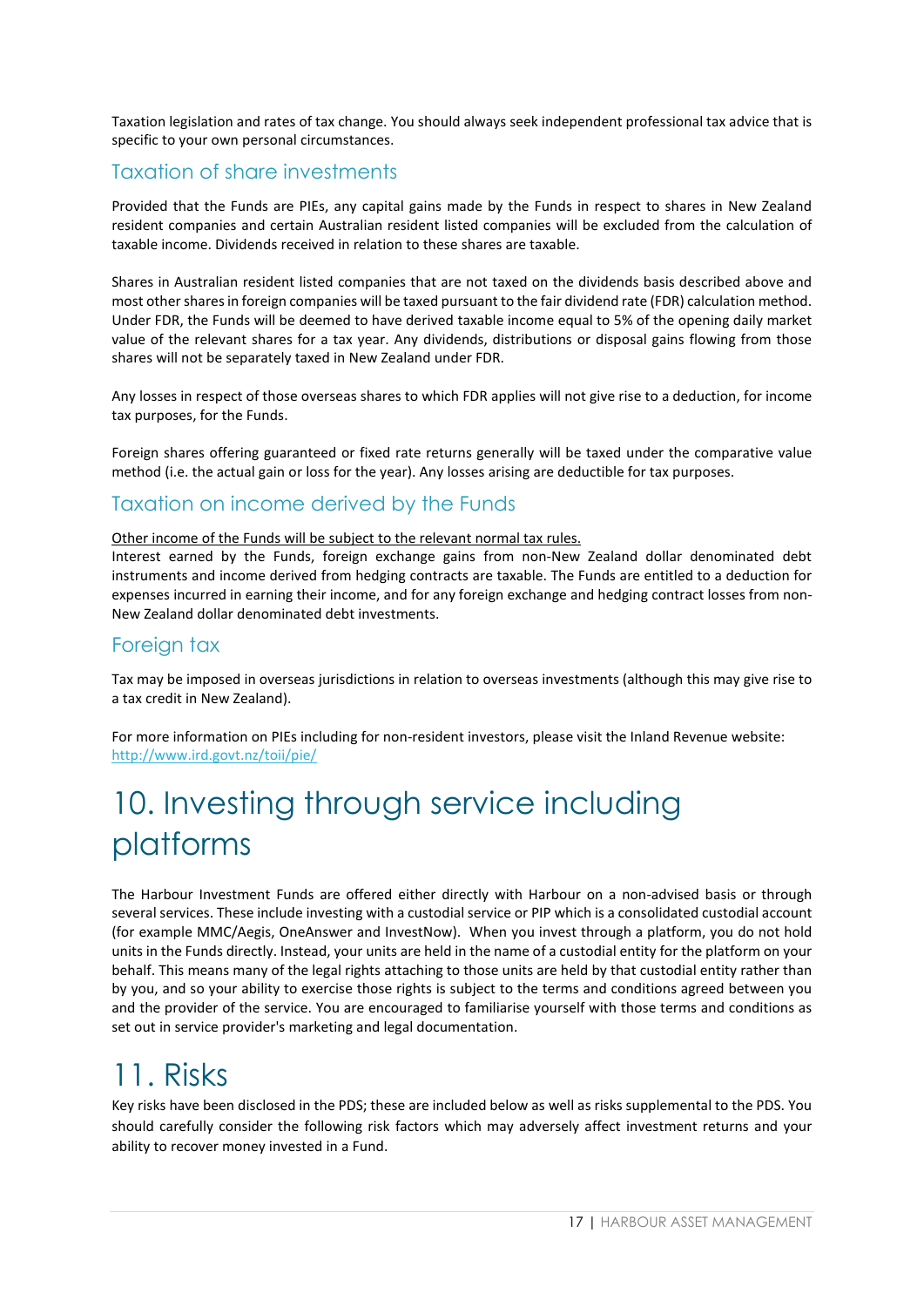The main risks that you face are that you may not receive the returns that you expect, that the capital value of your investment may end up less than originally invested (or may be lost in full), or that you may be unable to get your money back or fully realise your investment in the Fund when you need it. We believe that the circumstances which produce these risks can be classified into three main areas:

1 Manager-specific risks

2 Fund-specific risks

3 General risks

We outline these in further detail below:

#### **1 Manager-specific risks**

Manager-specific risk relates to us as a company and the risks around how we manage and operate our business, including the making of investment decisions. These risks which are outlined below will differ from other fund managers.

Company-specific risk*:* Your investment in a Fund may be affected by unexpected changes in our operations, ownership structure, business environment or if we become insolvent.

Key personnel: The performance of investments will depend to some extent on the quality of management of a Fund and its assets. Our ability to provide investment management services for a Fund is linked to key professionals whose departure could negatively impact on the performance of the Fund.

Service provider risk: You could be adversely affected if any of the parties involved in the operation of a Fund, including the Supervisor, us, or the underlying administration managers and/or auditors fail to perform their obligations.

#### **2 Fund-specific risks**

Fund-specific risk relates to each Fund's investment style (i.e. how we manage each Fund) and the risks the Funds face due to the underlying securities that each Fund invests in. As a result, each Fund has a different risk profile.

Investment manager risk: How we choose to allocate each Fund's investments between investment sectors and individual investments from time to time (and the investment decisions made by T. Rowe Price) will affect that Fund's returns, along with the performance of the businesses underlying the investments. In particular, our investment style may result in our returns differing from any share market index and from competing investments.

Interest rate risk: The market value of the securities in the Harbour NZ Core Fixed Interest Fund, the Harbour NZ Corporate Bond Fund, the Harbour Active Growth Fund, the Harbour Income Fund and the Harbour Sustainable Impact Fund can change due to changes in interest rates. The market value of fixed interest securities can fluctuate with relatively small changes in interest rates. This sensitivity depends on the starting level of interest rates, the maturity date of the security and the level of coupon or dividend paid.

Currency risk: As a portion of the underlying investments of the Harbour Australasian Equity Fund, the Harbour Australasian Equity Income Fund, the Harbour Australasian Equity Focus Fund, Harbour Income Fund, Harbour NZ Corporate Bond Fund, the Harbour NZ Core Fixed Interest Fund and the Harbour Sustainable Impact Fund may be invested in Australia, their returns may be affected by changes in the rate of exchange between the Australian and New Zealand dollar. As a portion of the Harbour Income Fund, Harbour NZ Corporate Bond Fund, the Harbour NZ Core Fixed Interest Fund and the Harbour Sustainable Impact Fund may be invested in other foreign currencies, their returns may be affected by changes in the value of the New Zealand dollar.

The Harbour T. Rowe Price Global Equity Fund and Harbour T. Rowe Price Global Equity Fund (Hedged) invests in securities denominated in currencies other than New Zealand dollars. If these currencies change in value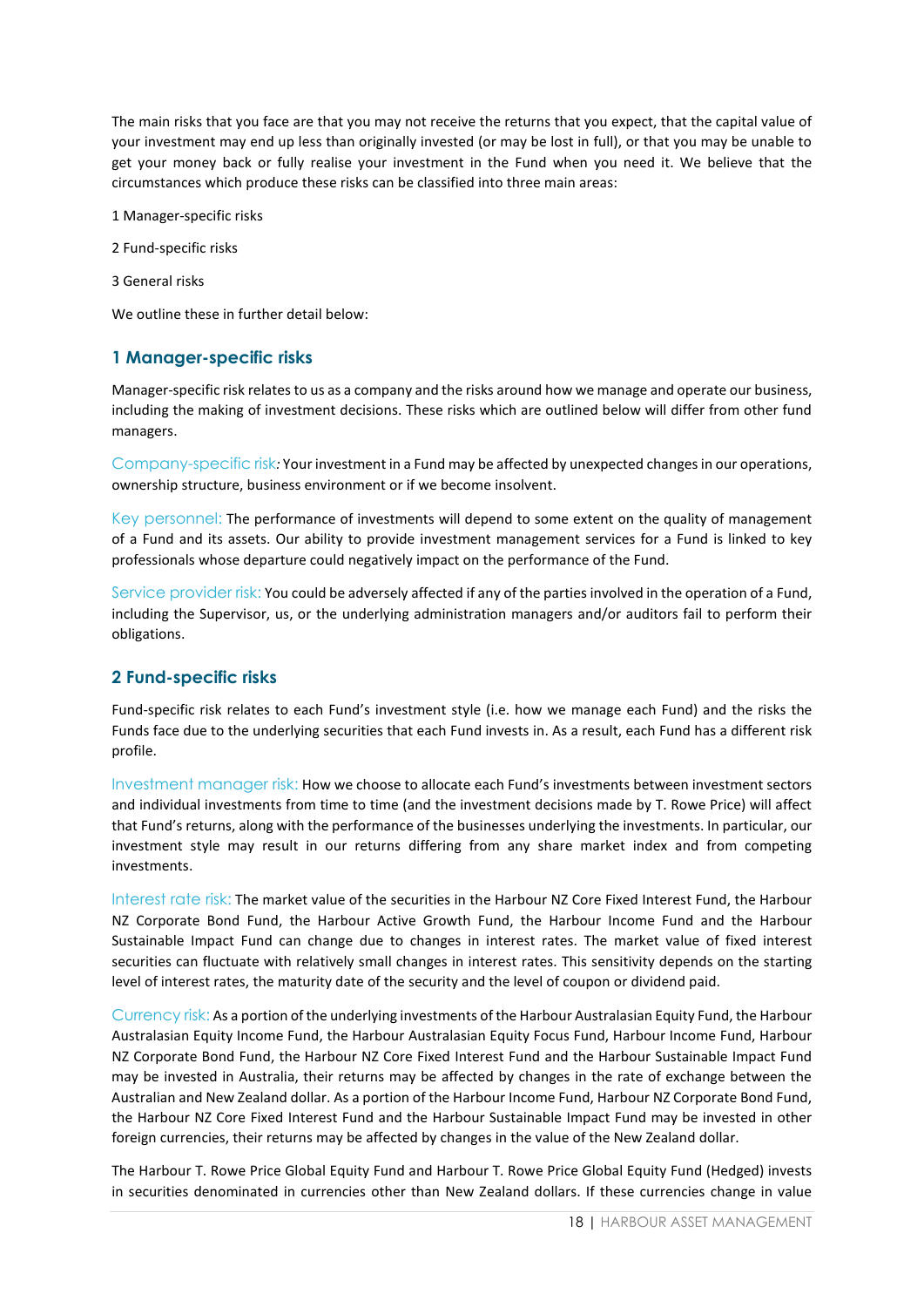relative to the New Zealand dollar, the value of the investment can change. The Harbour T. Rowe Price Global Equity Fund will not typically hedge currency risk to New Zealand dollars, however, the Harbour T. Rowe Price Global Equity Fund (Hedged) is 100% Hedged to NZD.

The Harbour Active Growth Fund can invest in foreign currency denominated equities, these equities will be currency hedged to the New Zealand dollar within a tactical range of 0 – 100%. All other currency exposure (such as International Fixed Interest) is 100% hedged to the New Zealand dollar.

In the Harbour Sustainable Impact Fund, the neutral position of the Fund is to have foreign currency exposure of 22.5%. The allowable range of currency exposure to foreign currencies for the overall Fund is +/- 15%. The foreign currency exposure arises due to investments in securities and funds which are denominated in currencies other than NZ dollars.

Concentration risk: For the Australasian Equity Focus Fund, this Fund has a concentrated portfolio, meaning we will have large positions in companies that our investment team rate highly. This Fund is not as diversified as our other Funds on a number of holdings basis. This introduces a higher level of risk to the Fund.

Derivative risk: Because we may use currency hedging arrangements and other derivative instruments to manage the Harbour Australasian Equity Fund, the Harbour Australasian Equity Income Fund, the Harbour Australasian Equity Focus Fund, Harbour NZ Corporate Bond Fund, Harbour Income Fund, Harbour Active Growth Fund, the Harbour NZ Core Fixed Interest Fund and the Harbour Sustainable Impact Fund, the investment movements may be more volatile than if that Fund invested solely in domestic securities. As the Harbour NZ Core Fixed Interest Fund may make marginal allocations in the United States and Australian rate markets, investment movements may be more volatile than if that Fund invested solely in domestic fixed interest. As we may use interest rate and credit derivative instruments to manage the Harbour NZ Corporate Bond Fund and the Harbour NZ Core Fixed Interest Fund, the investment movements may be more volatile than if either Fund invested solely in fixed interest securities.

Counterparty and default risk: A counterparty to a contract may fail to meet their obligations under it, causing loss to any of the Funds. This potentially arises with various securities including derivatives and fixed interest.

Liquidity risk: Some investments may not be readily realisable and converted into cash with little or no loss of capital and minimum delay, because of either inadequate market depth for the trading of the investment in the secondary market or disruptions in the market place for the investment. Securities of small market capitalisation companies in particular may from time to time, and especially in falling markets, become less liquid and the investment may not be able to be realised. For the Harbour Income Fund, Harbour Active Growth Fund and Harbour Sustainable Impact Fund some sectors of eligible investment are in loans and securities that exhibit poor liquidity particularly in adverse market environments. These include investments in parts of the corporate bond market, notably sub-investment grade bonds and loans. The Harbour Active Growth Fund and Harbour Sustainable Impact Fund may also invest in private equity (Including venture capital) & the Harbour Income Fund and Harbour Sustainable Impact Fund may invest in private credit which is illiquid in nature. The Harbour NZ Corporate Bond Fund and Harbour NZ Core Fixed Interest Fund also have the ability to hold unrated bonds of investment grade quality. There may be times when we may not easily change exposure levels if the Fund size changes and in extreme circumstances may constrain the ability of investors to exit their full holdings of units.

PIE Status risk: If PIE status is lost, a Fund would be taxed as a company rather than under the multi-rate PIE regime (and you would be taxed on any distributions or redemptions accordingly).

Inflation risk: Inflation risk may impact on real returns. Inflation is the term used to describe a rise of average prices throughout the economy. Put simply, inflation refers to the increased cost of living. There is a risk that if you receive returns from your investment in the Funds that are less than the rate of inflation, you may not be able to buy as many goods and services with your money as when you invested in the Funds.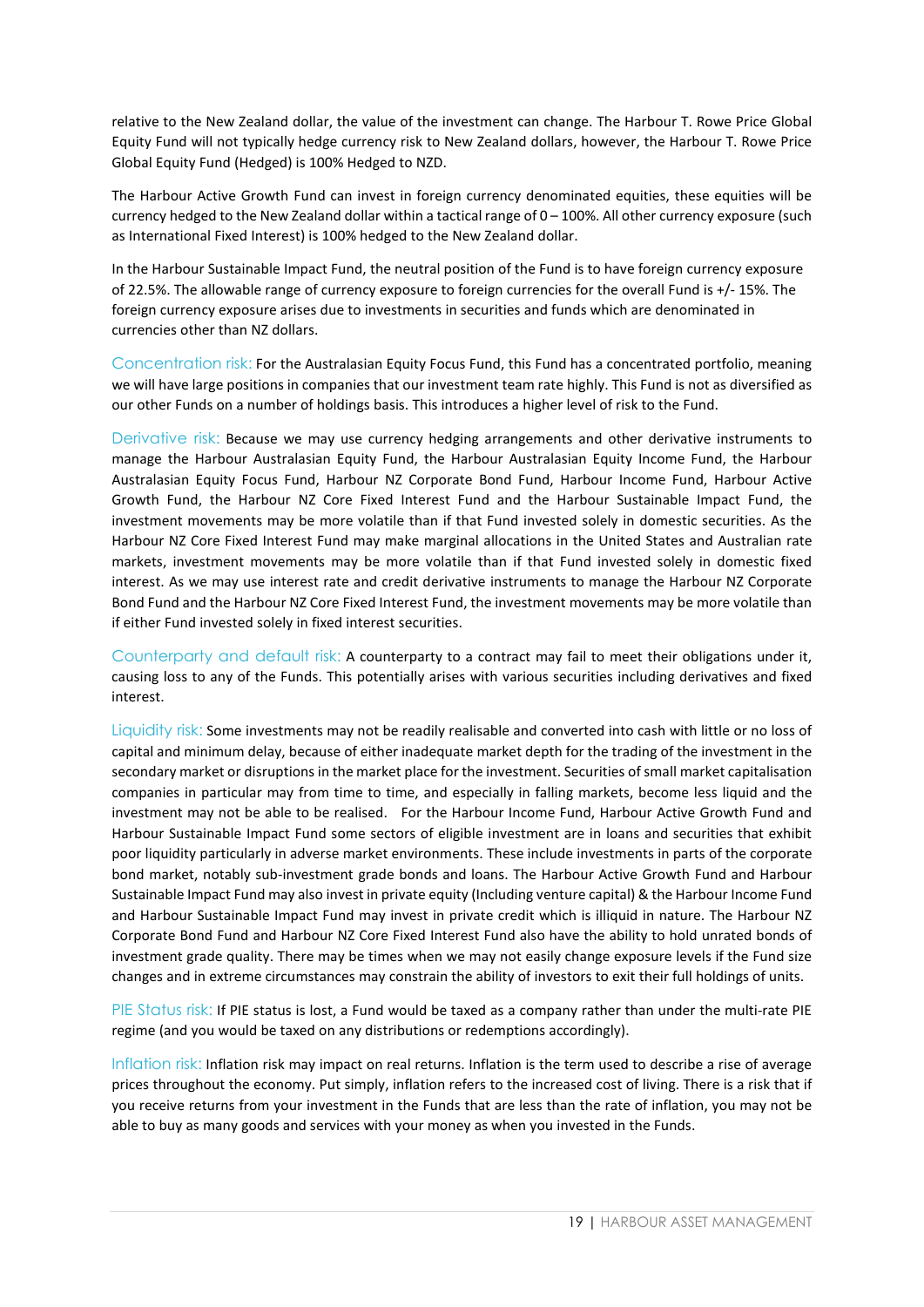Risk of not meeting investment objectives: There is no guarantee that any of the Funds will execute or achieve their investment objectives, and such objectives should not be interpreted as a guarantee or assurance of returns. A failure to meet investment objectives would affect each Fund.

Securities lending risks: There are a number of possible risks associated with securities lending due to the ability of the Harbour NZ Index Shares Fund and Harbour Sustainable NZ Shares Fund to implement a securities lending programme. These are outlined below:

- Borrower credit risk and settlement risk: There is a risk that a borrower of securities fails to deliver equivalent securities on termination of a loan. For example, it may become insolvent and therefore unable to acquire the relevant securities for delivery. A delay in, or failure in respect of, redelivery of securities may cause the Fund to incur a loss of revenue and/or securities as a result. In any stock lending arrangement, the borrower of stock would be required to provide collateral of a high quality and liquidity. The collateral would be used to purchase replacement securities, should the borrower fail to deliver securities on the termination of the loan.
- Legal risk: There is a risk that the contract relating to the lending will not be legally enforceable or documented correctly, resulting (for example) in an inability to enforce an obligation to retransfer securities. This risk can be mitigated by the use of a standard form contract based on industry standards. In order to limit a Fund's exposure to the risk that may arise as a result of securities lending, we have agreed with the Supervisor that at the time and immediately after lending any securities in a Fund no more than 20% of the value of a Fund or 20% of the aggregate value of any class of security within a Fund may be lent. Securities may not be lent if, as a result, either of those limits is breached.

The Harbour Active Growth Fund and Harbour Income Fund may invest into the Harbour NZ Index Shares Fund and Harbour Sustainable NZ Shares Fund.

Operational risk: The risk of errors in record keeping, accounting, unit pricing or custodial errors by the external registry and custodial service provider.

Market risk: Investment returns will be affected by the performance of the investments chosen for that Fund, which may be affected by the performance of the investment markets generally (market risk). Market risk includes movements in the general price level, demand and supply in the market in which the relevant investments are made, the sector(s) in which the investments are made, and economic and regulatory conditions, including market sentiment, inflation, interest rates, foreign exchange rates, employment, political events, environmental and technological issues, and consumer demand internationally and in New Zealand and Australia.

Limited performance track record: The Harbour NZ Corporate Bond Fund inception date was 22 January 2009, the Harbour Australasian Equity Fund inception date was 25 March 2010, the Harbour NZ Core Fixed Interest Fund inception date was 3 May 2011, the Harbour Australasian Equity Income Fund inception date was 13 September 2011, the Harbour Australasian Equity Focus Fund inception date was 5 March 2014, the Harbour NZ Index Shares Fund inception date was 3 December 2014 as the Harbour NZ Equity Advanced Beta Fund and transitioned to the Harbour NZ Index Shares Fund on 1 April 2021, the Harbour Income Fund inception date was 14 September 2015, the Harbour T. Rowe Price Global Equity Fund was amended 14 September 2015 and name changed on 1 October 2021, the Harbour Real Estate Investment Fund inception date was 1 October 2018, the Harbour Long short Fund inception date was 3 January 2019, the Harbour Enhanced Cash Fund inception date was 1 August 2019, the Harbour Active Growth Fund inception date was 1 November 2019 and the Harbour Sustainable NZ Shares Fund inception date was 1 April 2021. The Harbour T. Rowe Price Global Equity Fund (Hedged) inception date was 1 October 2021. The Harbour Sustainable Impact Fund inception date was 30 November 2021. Accordingly, there is limited historical performance information available for these 15 Funds.

Distribution risk: The Harbour NZ Core Fixed Interest Fund, Harbour NZ Corporate Bond Fund, Harbour Australasian Equity Income Fund, Harbour Income Fund, Harbour Active Growth Fund, Harbour NZ Index Shares Fund, Harbour Sustainable NZ Shares Fund and Harbour Real Estate Investment Fund intend to pay distributions. A change in market conditions or distribution policy could result in a change in the actual distribution amount. No amount is promised or guaranteed.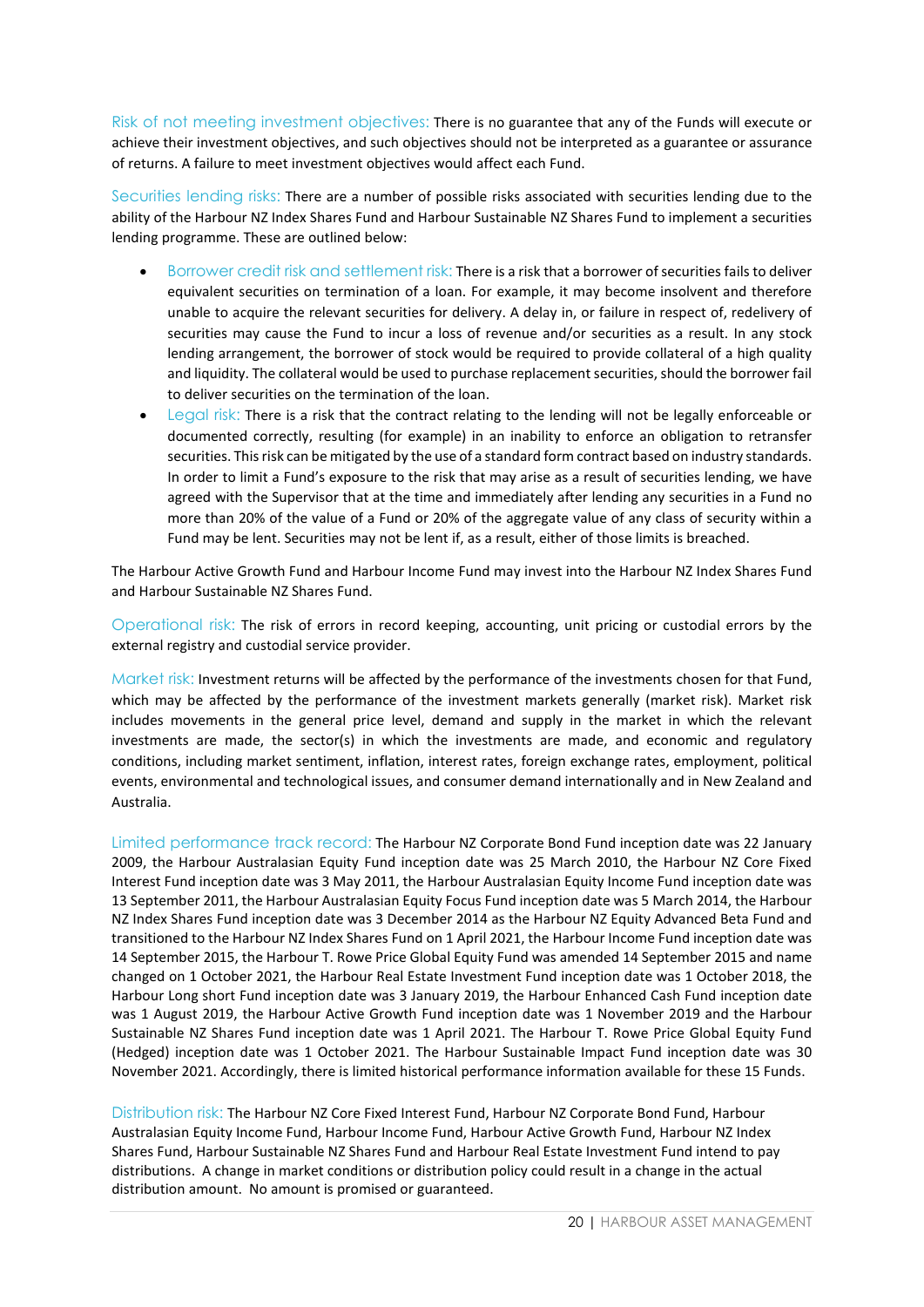Short-selling risk: Specific to the Harbour Long Short Fund, the Fund will have the ability to short-sell shares. Shorting shares involves borrowing the shares from a third party in order to be able to deliver on settlement date and then selling the security in the market. The intention when short-selling is that when the share price falls, the Fund would buy them back at a lower price, therefore making a profit. In theory, the upper limit on a share price is unlimited, hence the potential loss from short-selling, and the consequent effect on Fund returns is also unlimited. In certain circumstances, the lender of shares who we have borrowed from to facilitate settlement, may request return of their shares which would require the Fund to buy back the shares in market at a time not of our choosing which may result in potential losses.

The Harbour Active Growth Fund may invest into the Harbour Long Short Fund.

Stock lending risk: Specific to the Harbour Long Short Fund, to facilitate the settlement of the shares the Fund has short sold, we are required to borrow shares from a counterparty. This counterparty often requires the Fund to post collateral in the form of cash or securities. This collateral acts as a form of guarantee that the shares borrowed by the Fund will be returned. The amount of the collateral can vary from time to time. The lender has the right to sell or lend the collateral to other parties. The Fund is exposed to the creditworthiness of the lender in returning the collateral back if an adverse event occurred and may negatively affect returns if we were unable to obtain that collateral.

The Harbour Active Growth Fund may invest into the Harbour Long Short Fund.

External manager risk: Some Harbour Funds (the Harbour Income Fund, the Harbour Active Growth Fund and the Harbour Sustainable Impact Fund) may allocate to external managers. There is a risk that these external managers could underperform or fail to achieve the objectives specified in their fund guidelines or policies. The Harbour T. Rowe Price Global Equity Fund and Harbour T. Rowe Price Global Equity Fund (Hedged) is wholly managed by T. Rowe Price as external manager.

The risks that apply to the Funds are not exhaustive.

Because of the risks set out, it is reasonably foreseeable that you may receive back less than you invested into a Fund. In any event, you will not be required to pay more money than the amount you invest into a Fund.

## How we manage (mitigate) risks

The risks you face as an investor into managed funds will vary from Fund to Fund, depending on the investment objective and underlying investments of each Fund. Generally, to earn a higher return in the long term, an investor is required to accept a higher degree of risk to generate that desired return.

You and your financial adviser can determine the most appropriate Fund or mix of Funds to help achieve your investment objectives, with respect to the risk factors mentioned in the previous section.

In managing your investment, we are aware of these risks and believe the following factors can help manage some of these potential risks you face as a unit holder in a Fund.

#### **A well-resourced and experienced team**

We offer a team of experienced and proven investment professionals that have extensive experience in managing money in global and Australasian markets. The senior members of the equity team worked together for over 10 years at a global investment management firm prior to establishing Harbour. Our portfolio managers, who invest and manage the money, have an average of over 20 year's investment experience each. This individual and collective experience has navigated client portfolios though changing economic and market conditions. This enables us to focus on client outcomes and provide you with competitive long-term returns.

#### **Sound investment philosophy**

Our investment philosophy is focused on consistency – in combining fundamental analysis with the skill of experienced people.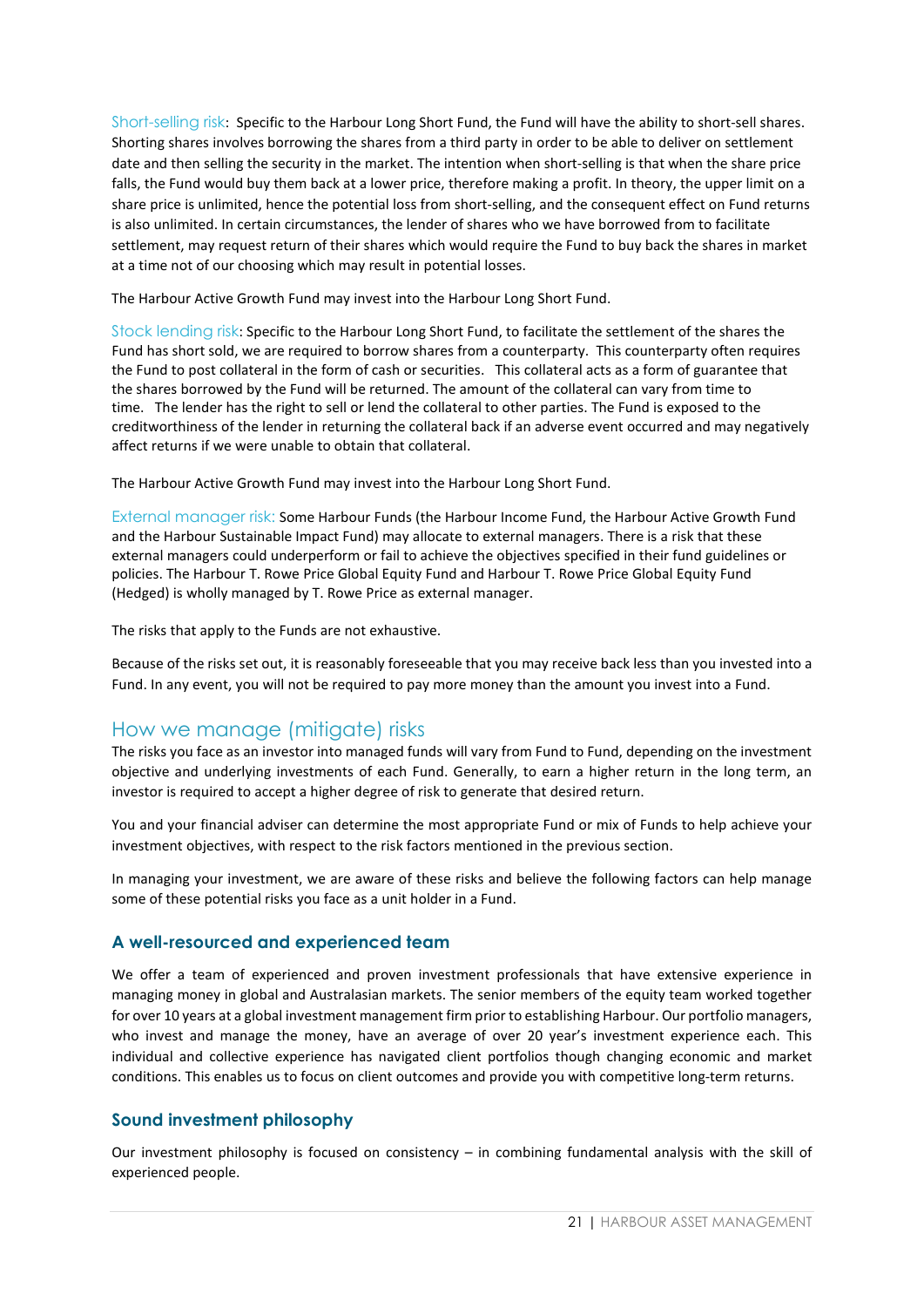#### **Consistent investment process**

The years of experience and lessons learned over many market cycles has helped us craft a robust and disciplined investment process for equities. Our combination of quantitative macro-economic and fundamental analysis across both equity and fixed interest markets is dedicated to producing superior investment results for you. We manage the investment strategy within clearly defined investment parameters to provide you with transparency of how your investment portfolio is managed.

#### **Careful process when selecting external managers**

Harbour choses to utilise external investment managers to expose our investors to areas of the market where we believe it is beneficial to have an allocation, but where we do not have the expertise to manage the funds directly.

In selecting a suitable external investment manager, Harbour utilises both quantitative and qualitative inputs to assess a manager's capability. Once their capability is assessed we then determine whether they are suitable for inclusion within the Fund in question. By way of example, after a comprehensive due diligence process, Harbour selected T. Rowe Price to undertake portfolio management of the Harbour T. Rowe Price Global Equity Fund and Harbour T. Rowe Price Global Equity Fund (Hedged) based on Harbour's assessment of T. Rowe Price's thorough process, extensive research capabilities and skilled and collaborative team.

#### **Governance & controls**

The Harbour business operates within a framework of strong governance that is overseen by an experienced Board which includes two independent directors. This oversight, along with what we believe is a world leading back-office administration and compliance system, helps mitigate company specific risks and investment operation risks.

Further information on our corporate governance and controls can be found on our website at [www.harbourasset.co.nz.](http://www.harbourasset.co.nz/)

# <span id="page-21-0"></span>12. Financial statements and auditor's report

Financial statements for the Funds are available on the scheme register on the Disclose website [www.business.govt.nz/disclose.](http://www.business.govt.nz/disclose)

The Funds all have 30 June balance dates. The Funds' financial statements for the most recent accounting period will be uploaded to the scheme register by 31 December that year.

The Funds' financial statements until 30 June 2021 were audited by KPMG, a qualified auditor. The auditor's report on the financial statements will accompany the financial statements uploaded to the scheme register each year.

## <span id="page-21-1"></span>13. No Guarantee

No person, including Harbour, Jarden, or Guardian Trust guarantees the repayment of units in the Harbour Investment Funds or the payment of any earnings or returns on any unit in the Funds.

## <span id="page-21-2"></span>14. Material contracts

Below is a summary of the contracts we believe are relevant in relation to the Harbour Investment Funds.

### Outsourced Fund Administration Agreement

Harbour has employed the services of Trustees Executors Limited (TEL) to provide specialist account administration for third party mandates, and custody and administration services for the Harbour Wholesale Funds, and the Harbour Investment Funds.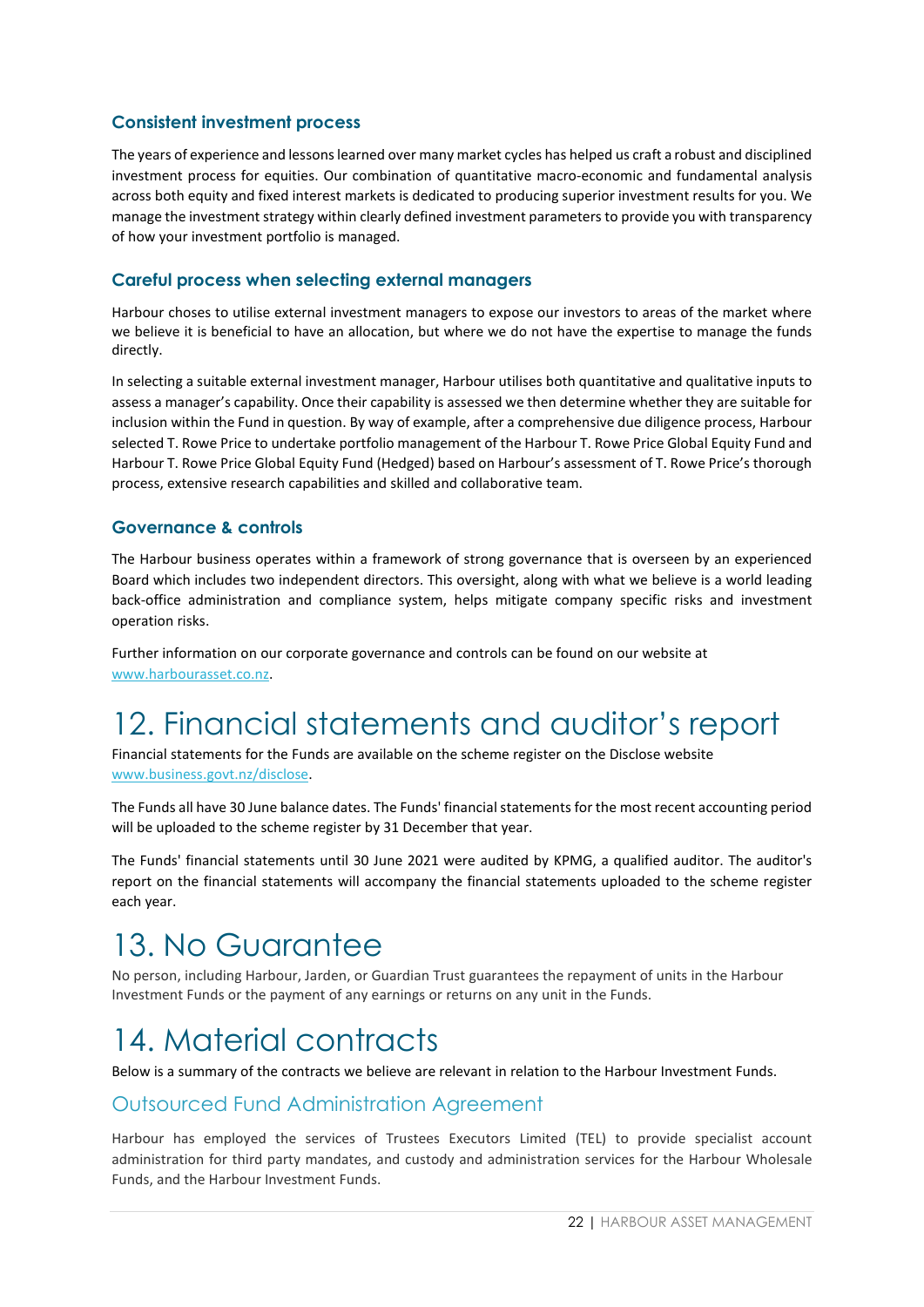The services that TEL provides to Harbour include:

- An independent accounting system where trades, positions and corporate actions are recorded. Harbour uses the portfolio valuations as a basis for managing the portfolios.
- Liaising with custodians to ensure the settlement of trades and where there are problems ensuring they are resolved.
- Daily and monthly reconciliation of third-party custodian records to the TEL accounting records.
- Act as a central point for the advice and processing of corporate actions.
- Monthly reporting of performance and portfolio valuations and other required reports.
- Registry, unit pricing and custody of assets for the range of Harbour Investment Funds and Harbour Wholesale Funds.

TEL provides a six-monthly Internal Controls Report, which includes an Independent Assurance Report in accordance with International Standard on Assurance Engagements (New Zealand) 3402.

## Trust Deed

The Funds are constituted within a registered scheme called the "Harbour Investment Funds" which is governed by the Harbour Asset Management Limited Trust Deed restated on 21 September 2016.

The Trust Deed governs the Funds. The Trust Deed, together with the supplemental conditions of establishment, are available on the Disclose Register.

## <span id="page-22-0"></span>15. Deferral and suspension of withdrawals

If a withdrawal request, or a series of withdrawal requests, in respect of the Funds are received within a period of three months that relate to more in total than 2.5% of the number of units on issue at the time of the request or the last request, and we consider it is in the general interests of all unit holders in the Funds to defer immediate withdrawal of the total units requested in accordance with the Trust Deed, we may defer immediate withdrawal of the total units requested, and withdraw those units by instalments over a period determined by us or in total at the expiration of a period determined by us. There is no limit to the period we may determine.

Where such requests, within a three-month period, relate to more than 10% of the number of units on issue in the Funds at the time of request or last request, we may, on notifying the Supervisor, suspend the right of unit holders in the Funds to make withdrawal requests.

We may also suspend withdrawal requests where we determine the withdrawal is not practicable, would or may be prejudicial to the general interests of unit holders in the Funds, or is not desirable for the protection of the Funds (for example, if it would threaten the Funds' status as a PIE). There is no limit to the suspension period the Supervisor may agree to.

## <span id="page-22-1"></span>**Disclaimers**

## MSCI indices

For the MSCI indices (including the MSCI World Index) the relevant licence agreement requires the use of the following disclaimer:

Source: MSCI. The MSCI data is comprised of a custom index calculated by MSCI for, and as requested by, Harbour Asset Management Limited. The MSCI data is for internal use only and may not be redistributed or used in connection with creation or offering any securities, financial products or indices. Neither MSCI nor any other third party involved in or related to compiling, computing or creating the data (The MSCI Parties) makes any express or implied warranties or representations with respect to such data (or the results to be obtained by the use thereof), and the MSCI Parties hereby expressly disclaim all warranties or originality, accuracy, completeness or fitness for a particular purpose with respect to such data. Without